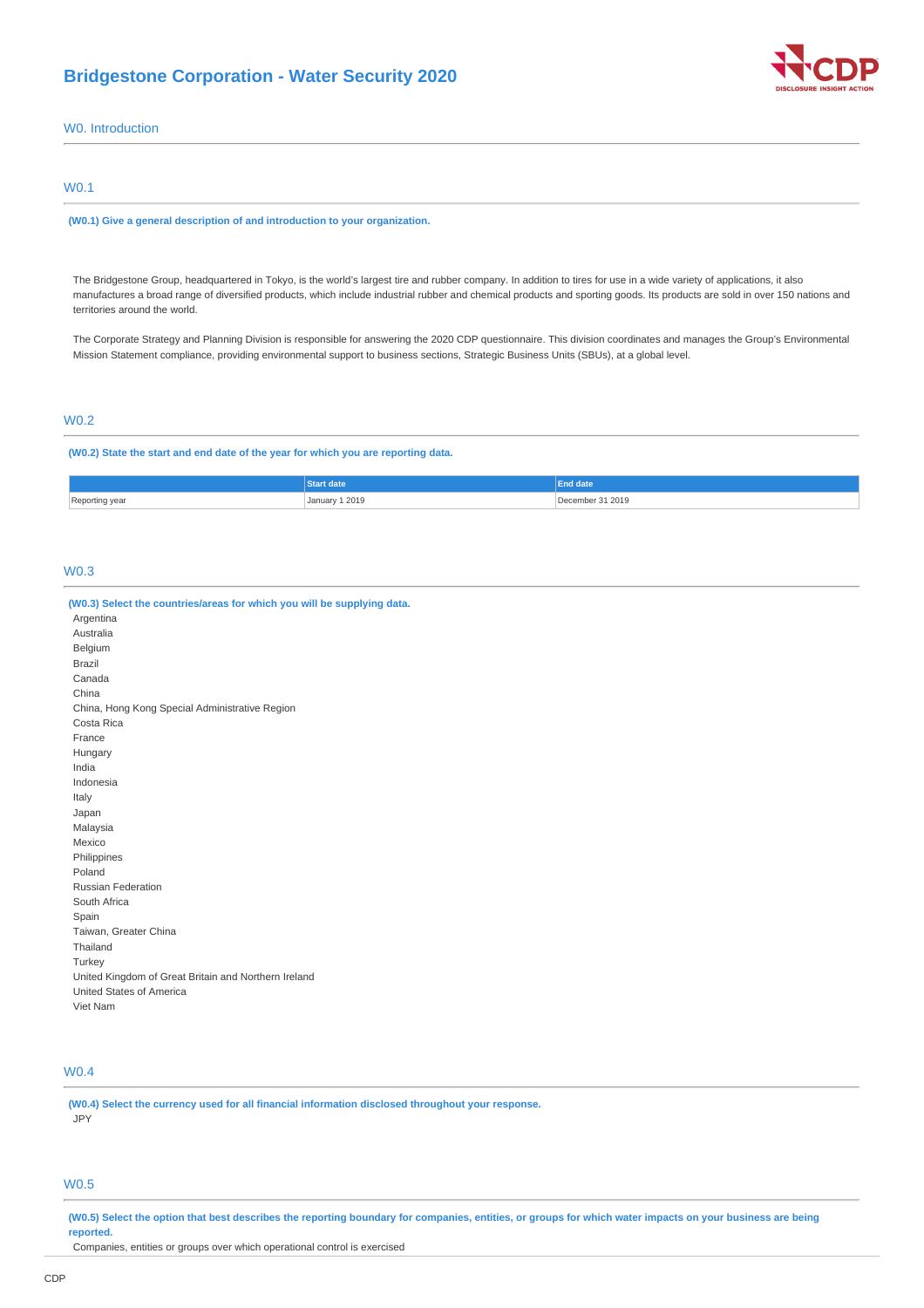# W0.6

**(W0.6) Within this boundary, are there any geographies, facilities, water aspects, or other exclusions from your disclosure?** Yes

### W0.6a

# **(W0.6a) Please report the exclusions.**

| <b>Exclusion</b>                                                                                                                         | <b>Please explain</b>                                        |
|------------------------------------------------------------------------------------------------------------------------------------------|--------------------------------------------------------------|
| Non-production sites, the production sites where the number of employees does not consistently exceed 50, and the production sites under | Impact from the excluded sites is estimated to be negligible |
| preparation to be certified according to ISO-14001.                                                                                      | compared to the total impact.                                |

### W<sub>1</sub>. Current state

# W1.1

### **(W1.1) Rate the importance (current and future) of water quality and water quantity to the success of your business.**

|                                                                                                          | <b>Direct use</b><br>importance use | Indirect                    | <b>Please explain</b>                                                                                                                                                                                                                                                                                                                                                                                                                                                                                                                                                                                                                                                                                                                                                                                                                                                                                                                                                                                                                                                           |
|----------------------------------------------------------------------------------------------------------|-------------------------------------|-----------------------------|---------------------------------------------------------------------------------------------------------------------------------------------------------------------------------------------------------------------------------------------------------------------------------------------------------------------------------------------------------------------------------------------------------------------------------------------------------------------------------------------------------------------------------------------------------------------------------------------------------------------------------------------------------------------------------------------------------------------------------------------------------------------------------------------------------------------------------------------------------------------------------------------------------------------------------------------------------------------------------------------------------------------------------------------------------------------------------|
|                                                                                                          | rating                              | <i>importance</i><br>rating |                                                                                                                                                                                                                                                                                                                                                                                                                                                                                                                                                                                                                                                                                                                                                                                                                                                                                                                                                                                                                                                                                 |
| Sufficient<br>amounts of<br>good quality<br>freshwater<br>available for<br>use                           | Important                           | Important                   | In our production process, we use water resources for cooling water and steam. Employees also need sufficient water of proper quality for drinking and washing. In<br>addition, sufficient quantity and quality of water also is indispensable throughout the value chain for the production of various raw material and components, such as<br>natural rubber, synthetic rubber, carbon, cord, and steel belt, among others. Our suppliers use water resources for washing, cooling water and steam. Therefore,<br>continuous use of sufficient amounts of freshwater of adequate quality is important for continuing operation of our business (direct operations) and our value chain (indirect<br>operations). According to the result of the "Future Water Stress" of the World Resources Institute (WRI) Aqueduct analysis, we believe that our water dependency in<br>direct/indirect use will not change much in the future. However, if abnormal weather such as high temperature and/or drought occur frequently, the importance of water<br>security will be higher. |
| Sufficient<br>amounts of<br>recycled,<br>brackish<br>and/or<br>produced<br>water<br>available for<br>use | Important                           | Important                   | In our production process, we use recycled water as cooling water. For example, sewage-treated water is used as cooling water or steam. Also in our value chain (raw<br>material production sites), recycled water is being utilized as cooling water. Therefore, continuous use of sufficient amount of recycled water is important for continuing<br>operation of our business (direct operations) and our value chain (indirect operations). According to the result of the "Future Water Stress" of the World Resources Institute<br>(WRI) Aqueduct analysis, we believe that our water dependency in direct/indirect use will not change much in the future. However, if abnormal weather such as high<br>temperature and/or drought occur frequently, the importance of water security will be higher.                                                                                                                                                                                                                                                                    |

### W1.2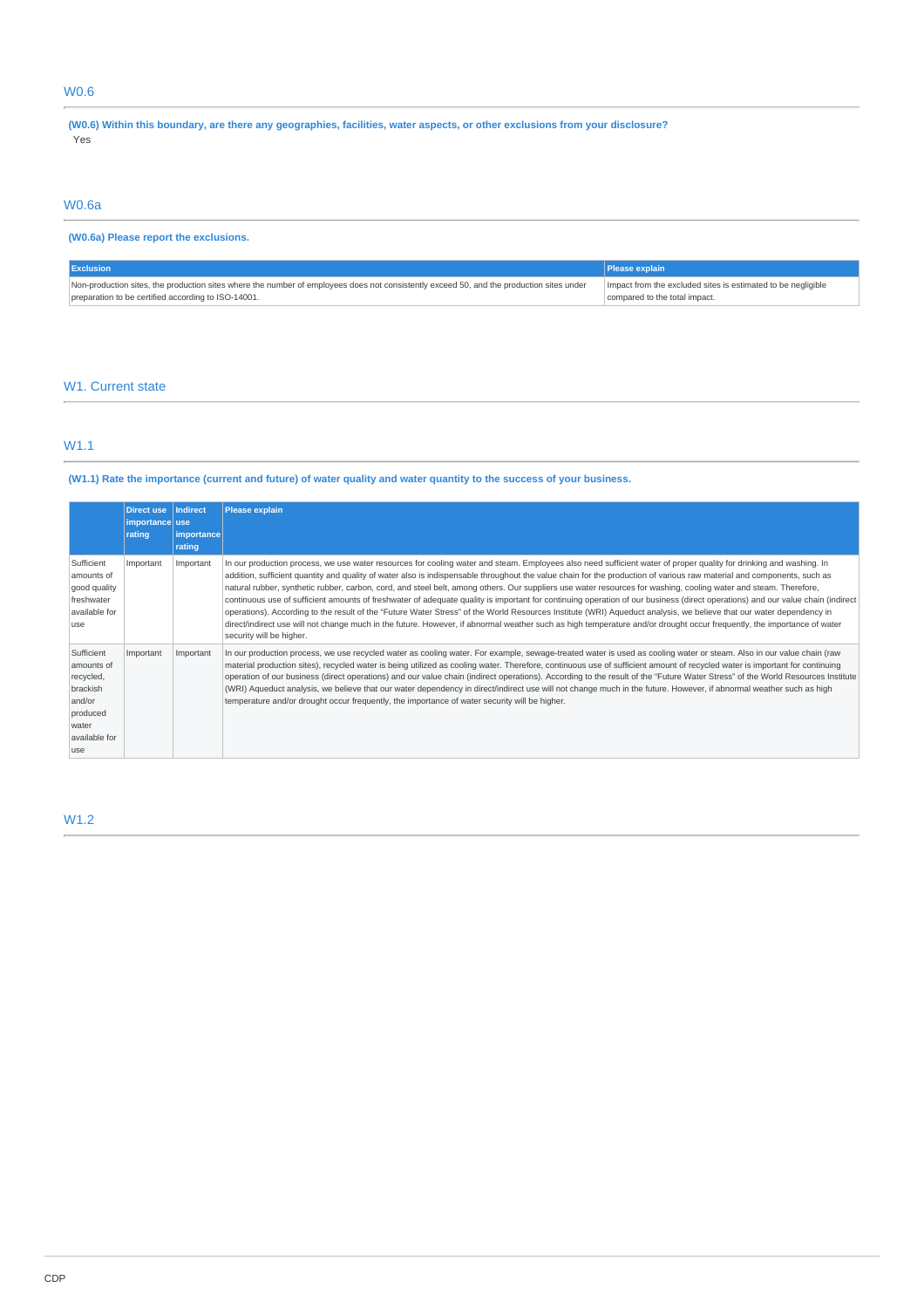# **(W1.2) Across all your operations, what proportion of the following water aspects are regularly measured and monitored?**

|                                                                                                                                                                      | % of<br>sites/facilities/operations | Please explain                                                                                                                                                                                                                                                                                                                                                                                                                                                                                                                                                                                                                                                                                                                                                                |
|----------------------------------------------------------------------------------------------------------------------------------------------------------------------|-------------------------------------|-------------------------------------------------------------------------------------------------------------------------------------------------------------------------------------------------------------------------------------------------------------------------------------------------------------------------------------------------------------------------------------------------------------------------------------------------------------------------------------------------------------------------------------------------------------------------------------------------------------------------------------------------------------------------------------------------------------------------------------------------------------------------------|
|                                                                                                                                                                      |                                     |                                                                                                                                                                                                                                                                                                                                                                                                                                                                                                                                                                                                                                                                                                                                                                               |
| Water withdrawals - total<br>volumes                                                                                                                                 | 100%                                | We monitor water withdrawal volume by water source at all our facilities on a monthly basis. The monitoring method is based on bills for water purchased<br>from the outside, and measurement meters for water taken in-house. For our company, "facilities" refers to our production sites certified according to ISO-<br>14001 and consistently with 50 employees or more.                                                                                                                                                                                                                                                                                                                                                                                                  |
| Water withdrawals-<br>volumes by source                                                                                                                              | 100%                                | We monitor water withdrawal volume by water source at all our facilities on a monthly basis. The monitoring method is based on bills for water purchased<br>from the outside, and measurement meters for water taken in-house by water source. For our company, "facilities" refers to our production sites certified<br>according to ISO-14001 and consistently with 50 employees or more.                                                                                                                                                                                                                                                                                                                                                                                   |
| Entrained water associated <not applicable=""><br/>with your metals &amp; mining<br/>sector activities - total<br/>volumes [only metals and<br/>mining sector]</not> |                                     | <not applicable=""></not>                                                                                                                                                                                                                                                                                                                                                                                                                                                                                                                                                                                                                                                                                                                                                     |
| Produced water associated <not applicable=""><br/>with your oil &amp; gas sector<br/>activities - total volumes<br/>[only oil and gas sector]</not>                  |                                     | <not applicable=""></not>                                                                                                                                                                                                                                                                                                                                                                                                                                                                                                                                                                                                                                                                                                                                                     |
| Water withdrawals quality                                                                                                                                            | 100%                                | Water supplied by third parties, such as city water and industrial water, will be subjected to appropriate water quality analysis by them. For example, in<br>Japan, pH, turbidity, bacteria, heavy metals, etc. are analyzed by the methods specified by the Water Supply Act and ministerial ordinances. Nonetheless,<br>we also conduct our own analysis as necessary according to local regulations and our own standards. When we analyze it, we do it on a monthly basis or as<br>often as required by local regulations. The analysis may be performed by a specialized external organization or it may be done in-house. For our company,<br>"facilities" refers to our production sites certified according to ISO-14001 and consistently with 50 employees or more. |
| Water discharges - total<br>volumes                                                                                                                                  | 100%                                | Because our finished products (tires, etc.) contain almost no water, we discharge most of the water we withdraw. Based on the monthly water discharge<br>data of our facilities that monitor the data based on bills or in-house measurement meters, we estimate the total volume of water discharges at all our<br>facilities and are working to understand that impact. For our company, "facilities" refers to our production sites certified according to ISO-14001 and<br>consistently with 50 employees or more.                                                                                                                                                                                                                                                        |
| Water discharges -<br>volumes by destination                                                                                                                         | 100%                                | Because our finished products (tires, etc.) contain almost no water, we discharge most of the water we withdraw. Based on the monthly water discharge<br>data of our facilities that monitor the data based on bills or in-house measurement meters, we estimate the water discharges (volumes by destination) at all<br>our facilities and are working to understand that impact. For our company, "facilities" refers to our production sites certified according to ISO-4001 and<br>consistently with 50 employees or more.                                                                                                                                                                                                                                                |
| Water discharges -<br>volumes by treatment<br>method                                                                                                                 | 100%                                | Because our finished products (tires, etc.) contain almost no water, we discharge most of the water we withdraw. Based on the monthly water discharge<br>data of our facilities that monitor the data based on bills or in-house measurement meters, we estimate the water discharges (volumes by treatment method)<br>at all our facilities and are working to understand that impact. For our company, "facilities" refers to our production sites certified according to ISO-14001 and<br>consistently with 50 employees or more.                                                                                                                                                                                                                                          |
| Water discharge quality -<br>by standard effluent<br>parameters                                                                                                      | 100%                                | We monitor water discharge quality based on applicable regulations (such as pH, BOD, COD, SS, harmful substances, etc.) by continuous real time<br>monitoring or in-house/third-party sampling analysis at all of our facilities (mostly on a monthly basis), based on the standards of the countries and regions<br>where the facilities are located. Our facilities have implemented water effluent standards of their own that meet or tighten applicable government standards,<br>and endeavor not to exceed government-established limits. For our company, "facilities" refers to our production sites certified according to ISO-14001 and<br>consistently with 50 employees or more.                                                                                  |
| Water discharge quality -<br>temperature                                                                                                                             | 26-50                               | We measure and manage the water discharge temperature by continuous real time monitoring or sampling analysis (mostly on a monthly basis), based on<br>the standards of the countries and regions where the facilities are located. In areas where administrative agencies judge that it is unnecessary to measure<br>water discharge temperature, some facilities do not measure it. For our company, "facilities" refers to our production sites certified according to ISO-14001<br>and consistently with 50 employees or more.                                                                                                                                                                                                                                            |
| Water consumption - total   100%<br>volume                                                                                                                           |                                     | The monitoring method for water consumption is calculated by subtracting the water discharge volume from the water withdrawals volume at all our facilities<br>yearly and we are working to grasp the impact. For our company, "facilities" refers to our production sites certified according to ISO-14001 and consistently<br>with 50 employees or more.                                                                                                                                                                                                                                                                                                                                                                                                                    |
| Water recycled/reused                                                                                                                                                | 100%                                | Based on the monthly water recycled/reused data of our facilities that monitor the data measured by flow meter, we estimate the water recycled/reused<br>volumes at all our facilities and are working to understand that impact. The monitoring method for recycled/reused water is calculated by reading the value of<br>flow meters installed on equipment, and to estimate using design values for some equipment. For sites where flow rates cannot be measured, estimates are<br>made based on the data of sites where flow rate can be measured. For our company, "facilities" refers to our production sites certified according to ISO-<br>14001 and consistently with 50 employees or more.                                                                         |
| The provision of fully-<br>functioning, safely<br>managed WASH services<br>to all workers                                                                            | 100%                                | We recognize access to clean water and sanitation as human rights. We supply all employees with clean water and sanitation at all production facilities. Our<br>method for monitoring: Most sites are supplied clean water purified by public agencies or private water treatment plants. The items to be analyzed and the<br>frequency vary depending on the country rules and vary from once a day to once a month. The water supplied by the public agencies is analyzed by them,<br>and when using the groundwater pumped in-house, we or external analysis organizations analyze the quality. For our company, "facilities" refers to our<br>production sites certified according to ISO-14001 and consistently with 50 employees or more.                               |

### W1.2b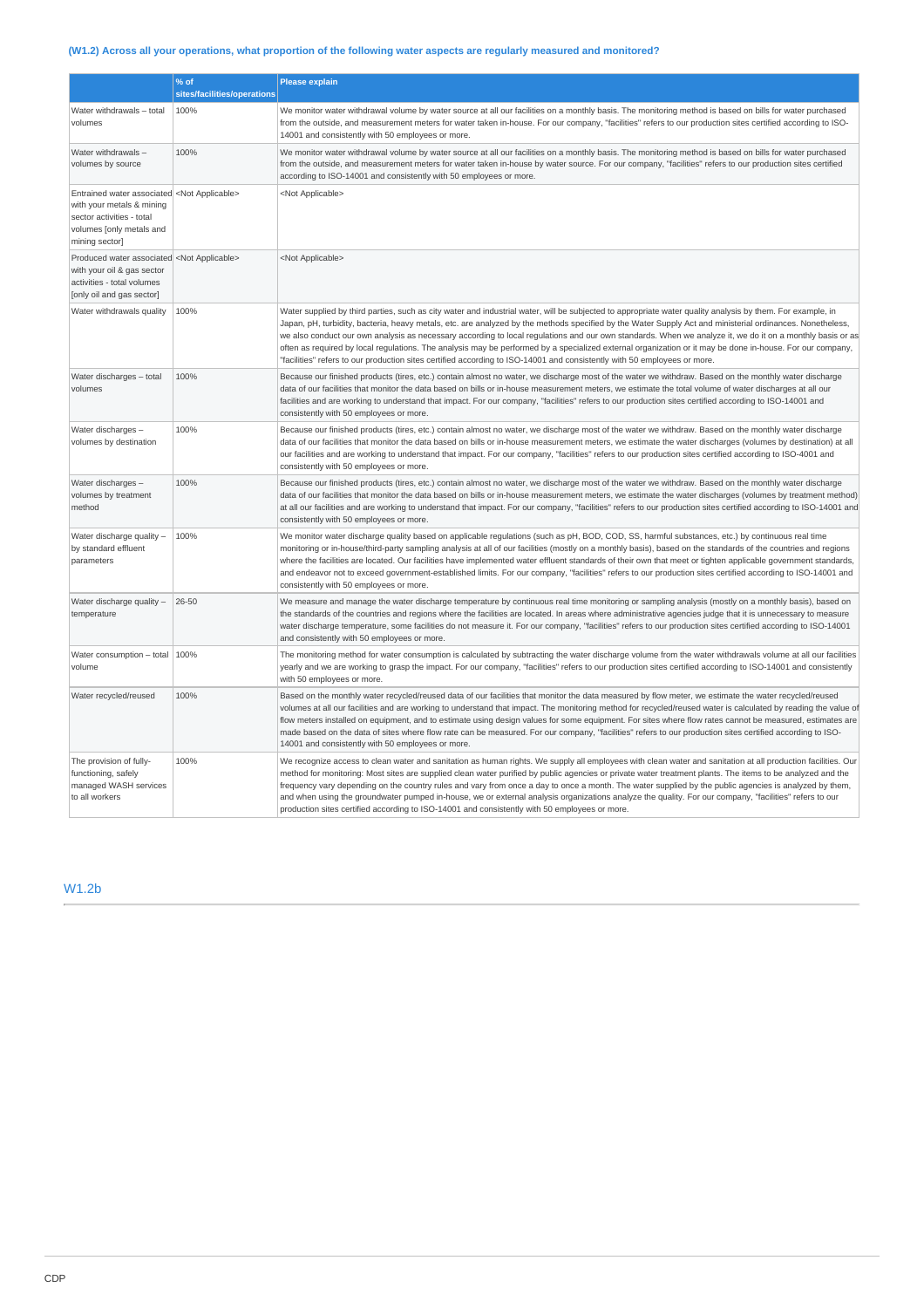### **(W1.2b) What are the total volumes of water withdrawn, discharged, and consumed across all your operations, and how do these volumes compare to the previous reporting year?**

|                      | <b>Volume</b><br>(megaliters/year) with | previous<br>reporting<br>vear | <b>Comparison Please explain</b>                                                                                                                                                                                                                                                                                                                                                                                                                                                                                                                                                                                                                                                                                                                                                                                                                                                                                                                                                                                                                                                                                                                                                 |
|----------------------|-----------------------------------------|-------------------------------|----------------------------------------------------------------------------------------------------------------------------------------------------------------------------------------------------------------------------------------------------------------------------------------------------------------------------------------------------------------------------------------------------------------------------------------------------------------------------------------------------------------------------------------------------------------------------------------------------------------------------------------------------------------------------------------------------------------------------------------------------------------------------------------------------------------------------------------------------------------------------------------------------------------------------------------------------------------------------------------------------------------------------------------------------------------------------------------------------------------------------------------------------------------------------------|
| Total<br>withdrawals | 69753.1                                 | About the<br>same             | Through efforts to reduce water withdrawal, total water withdrawals were reduced by 4.0% from the previous year. However, there was no significant change (about<br>the same) in water withdrawals compared to the previous year. In the future, no major change is expected (about the same), but it is expected that the amount of<br>water withdrawals in 2020 will greatly decrease since the impact of COVID-19 will significantly reduce production. From a long-term perspective, since it is expected<br>that the water withdrawals will increase due to the increase in production volume, we promote reduction of water withdrawals continuously. In particular, we will focus<br>on sites located in water stress areas. Our company-specific explanation for these thresholds is below. Much lower: Less than 49%, Lower: 50% - 85%, About the<br>same: 85% - 115%, Higher: 115% - 150%, Much higher: More than 150%                                                                                                                                                                                                                                                 |
| Total<br>discharges  | 57254.4                                 | About the<br>same             | Through efforts to reduce water withdrawals, total withdrawals were reduced by 4.0% from the previous year. Along with that, the total water discharges also reduced<br>by 5.1%, but there was no significant change (about the same) in water discharges compared to the previous year. In the future, no major change is expected (about<br>the same), but it is expected that the amount of water discharges in 2020 will greatly decrease since the impact of COVID-19 will significantly reduce production.<br>From a long-term perspective, since it is expected that the water discharges will increase due to the increase in production volume, we promote reduction of water<br>withdrawals continuously. In particular, we will focus on sites located in water stress areas. Our company-specific explanation for these thresholds is below. Much<br>lower: Less than 49%, Lower: 50% - 85%, About the same: 85% - 115%, Higher: 115% - 150%, Much higher: More than 150%                                                                                                                                                                                            |
| Total<br>consumption | 12498.8                                 | About the<br>same             | Total water consumption increased by 1.8% from the previous year. However, there was no significant change (about the same) compared to the previous year. The<br>reason for this was likely due to abnormally high temperatures in 2019 that have occurred in many parts of the world. For example, increasing the amount of water<br>that evaporates from the cooling towers of air conditioners, increasing the amount of water used to sprinkle trees and lawns on the sites. In the future, no major<br>change is expected (about the same), but it is expected that the amount of water consumption in 2020 will greatly decrease since the impact of COVID-19 will<br>significantly reduce production. From a long-term perspective, since it is expected that the water consumption will increase due to the increase in production volume,<br>we promote reduction of water consumption continuously. In particular, we will focus on sites located in water stress areas. Our company-specific explanation for<br>these thresholds is below. Much lower: Less than 49%, Lower: 50% - 85%, About the same: 85% - 115%, Higher: 115% - 150%, Much higher: More than 150% |

# W1.2d

# **(W1.2d) Indicate whether water is withdrawn from areas with water stress and provide the proportion.**

| Withdrawals \%<br>are from<br>areas with<br>water stress areas with reporting | withdrawn with<br><b>from</b><br>water<br><b>stress</b> | <b>previous</b><br><b>vear</b> | tool                   | Comparison Identification Please explain                                                                                                                                                                                                                                                                                                                                                                                                                                                                                                                                                                                                                                                                                                                                                                                                                                                                                                                                                                                                                                                                                                                                                                                                                                                                                                                                                                                                                 |
|-------------------------------------------------------------------------------|---------------------------------------------------------|--------------------------------|------------------------|----------------------------------------------------------------------------------------------------------------------------------------------------------------------------------------------------------------------------------------------------------------------------------------------------------------------------------------------------------------------------------------------------------------------------------------------------------------------------------------------------------------------------------------------------------------------------------------------------------------------------------------------------------------------------------------------------------------------------------------------------------------------------------------------------------------------------------------------------------------------------------------------------------------------------------------------------------------------------------------------------------------------------------------------------------------------------------------------------------------------------------------------------------------------------------------------------------------------------------------------------------------------------------------------------------------------------------------------------------------------------------------------------------------------------------------------------------|
| Row Yes                                                                       | $1 - 10$                                                | About the<br>same              | <b>WRI</b><br>Aqueduct | The percentage of water withdrawal at facilities located in the water stress area decreased from 4.9% in 2018 to 4.7% in 2019. For our company,<br>"facilities" refers to our production sites certified according to ISO-14001 and with 50 employees or more. In a large group such as a basin, the actual<br>situation may not match the desk analysis, so we determine the facilities located in the water stress area by the following method. 1. Extract facilities<br>located in water stress area using WRI Aqueduct, a recognized analysis tool used worldwide. 2. Collect local information on each region (e.g. past<br>drought information, information on future water resource security, etc.). 3. Whether the factory uses water for the production process. In the future, no<br>major change is expected (About the same), but it is expected that the amount of water withdrawn from areas with water stress in 2020 will greatly<br>decrease since COVID-19 will significantly reduce production. From a long-term perspective, since it is expected that the water withdrawals will<br>increase due to the increase in production volume, we promote reduction of water withdrawals continuously in water stress areas in particular. Our<br>company-specific explanation for these thresholds is below. Much lower: Less than 49%, Lower: 50% - 85%, About the same: 85% - 115%, Higher:<br>115% - 150%, Much higher: More than 150% |

# W1.2h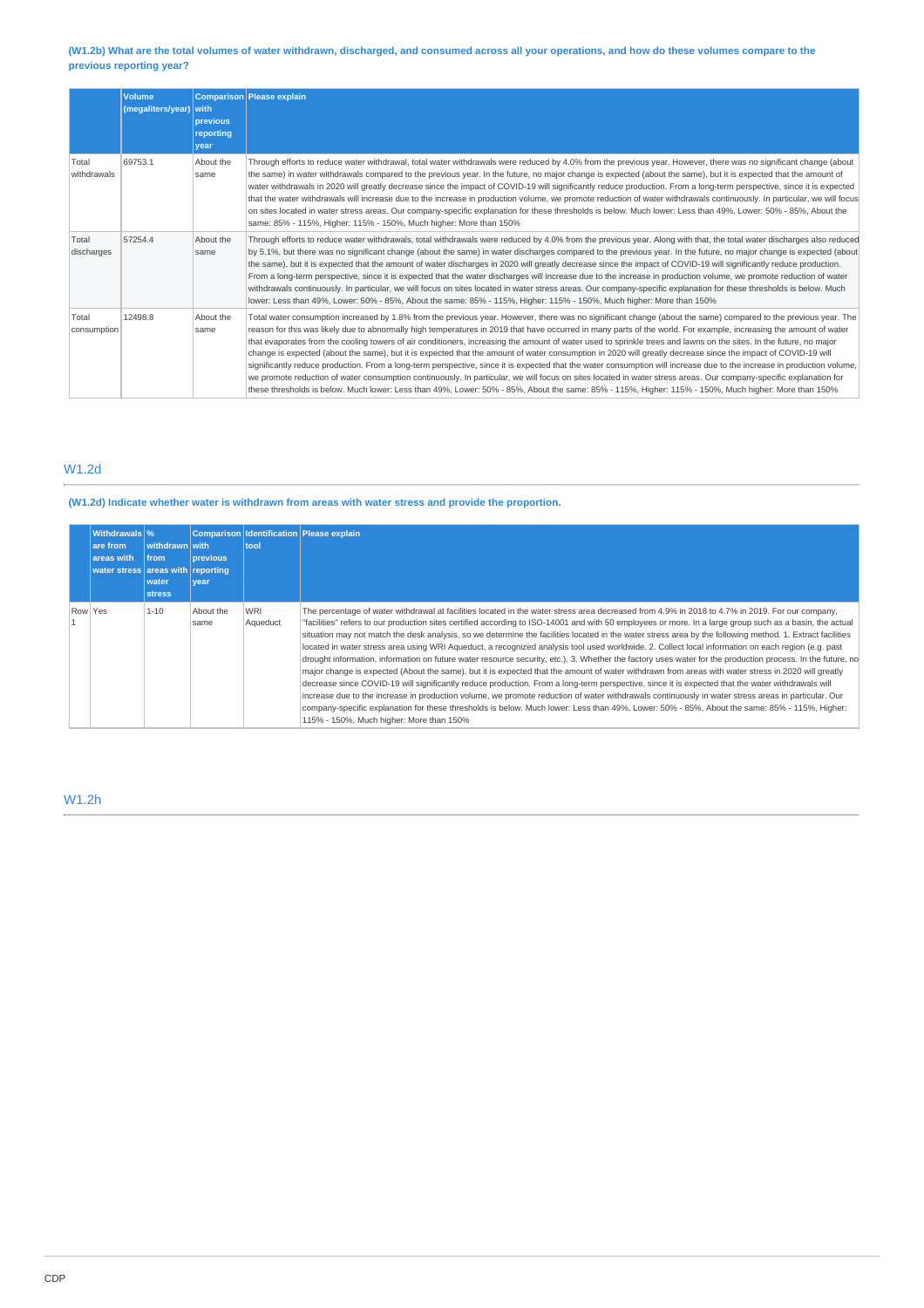|                                                                                              | <b>Relevance Volume</b> | (megaliters/year)         | with<br>previous<br>reporting<br>year | Comparison Please explain                                                                                                                                                                                                                                                                                                                                                                                                                                                                                                                                                                                                                                                                                                                                                                                                                                                                                                                                                                                                                               |
|----------------------------------------------------------------------------------------------|-------------------------|---------------------------|---------------------------------------|---------------------------------------------------------------------------------------------------------------------------------------------------------------------------------------------------------------------------------------------------------------------------------------------------------------------------------------------------------------------------------------------------------------------------------------------------------------------------------------------------------------------------------------------------------------------------------------------------------------------------------------------------------------------------------------------------------------------------------------------------------------------------------------------------------------------------------------------------------------------------------------------------------------------------------------------------------------------------------------------------------------------------------------------------------|
| Fresh surface<br>water, including<br>rainwater, water<br>from wetlands.<br>rivers, and lakes | Relevant                | 3298.5                    | About the<br>same                     | Since we use water resources for cooling and steam in our production process, we select "Relevant". We cannot produce products such as tires<br>without fresh surface water. This volume is composed of river water and rainwater, most of which is river water. They are sourced from direct<br>measurement. Fresh surface water volume was increased by 6.8% compared with the previous year. This is due to the change of water<br>withdrawal source (e.g. change from groundwater to river water) In the future, no major change is expected (about the same), but it is expected<br>that the amount of withdrawals in 2020 will greatly decrease since the impact of COVID-19 will significantly reduce production. Our company-<br>specific explanation for these thresholds is below. Much lower: Less than 49%, Lower: 50% - 85%, About the same: 85% - 115%, Higher: 115% -<br>150%, Much higher: More than 150%                                                                                                                               |
| <b>Brackish surface</b><br>water/Seawater                                                    | Relevant                | 37844.1                   | About the<br>same                     | Since we use seawater for cooling water at one site located on seaside, we select "Relevant". We cannot produce raw materials without<br>seawater. This volume is composed of seawater and sourced from direct measurement. Brackish surface water/seawater withdrawal volume was<br>decreased by 4.6% compared with the previous year. This is because there was a time when the site using seawater had been shut down for<br>periodical maintenance in 2019. In the future, no major change is expected (About the same), but it is expected that the amount of withdrawals in<br>2020 will greatly decrease since COVID-19 will significantly reduce production. From a long-term perspective, since it is expected that the<br>withdrawals will increase due to the increase in production, we promote reduction of withdrawals continuously. Our company-specific explanation<br>for these thresholds is below. Much lower: Less than 49%, Lower: 50% - 85%, About the same: 85% - 115%, Higher: 115% - 150%, Much higher:<br>More than 150%      |
| Groundwater-<br>renewable                                                                    | Relevant                | 9719                      | About the<br>same                     | Since we use groundwater (renewable) for cooling and steam in at the sites where groundwater can be used, we select "Relevant". We cannot<br>produce products such as tires without groundwater. This volume is sourced from direct measurement. Groundwater withdrawal volume was<br>decreased by 5.9% compared with the previous year by efforts to reduce the amount of water withdrawal. In the future, no major change is<br>expected (about the same), but it is expected that the amount of withdrawals in 2020 will greatly decrease since COVID-19 will significantly<br>reduce production. From a long-term perspective, since it is expected that the withdrawals will increase due to the increase in production, we<br>promote reduction of withdrawals continuously. In particular, we will focus on sites located in water stress areas. Our company-specific<br>explanation for these thresholds is below. Much lower: Less than 49%, Lower: 50% - 85%, About the same: 85% - 115%, Higher: 115% - 150%,<br>Much higher: More than 150% |
| Groundwater-<br>non-renewable                                                                | <b>Not</b><br>relevant  | <not applicable=""></not> | $<$ Not<br>Applicable>                | Since we do not use non-renewable groundwater that cannot be naturally recharged on the human time-scale, and we use renewable<br>groundwater at shallow depths, we select "Not relevant". Since we have no plan to use non-renewable groundwater, no major change is<br>expected in the future.                                                                                                                                                                                                                                                                                                                                                                                                                                                                                                                                                                                                                                                                                                                                                        |
| Produced/Entrained Not<br>water                                                              | relevant                | <not applicable=""></not> | $<$ Not<br>Applicable>                | We select "Not relevant" since we don't have produced water that enters our boundaries as a result of the extraction, processing, or use of any<br>raw material. Since we have no plan to get produced/entrained water, no major change is expected in the future.                                                                                                                                                                                                                                                                                                                                                                                                                                                                                                                                                                                                                                                                                                                                                                                      |
| Third party sources                                                                          | Relevant                | 18891.6                   | About the<br>same                     | Since we use third party sources of water for cooling and steam in our production, we select "Relevant". We cannot produce products such as<br>tires without it. This item contains the amount of city & industrial water, steam and wastewater recycled by others. This volume is sourced from<br>direct measurement or invoice information. The volume was decreased by 3.3% compared with the previous year by water saving efforts and<br>production fluctuations. In the future, no major change is expected, but it is expected that the amount of withdrawals in 2020 will greatly decrease<br>since the impact of COVID-19 will significantly reduce production. From a long-term perspective, since it is expected that the withdrawals will<br>increase due to the increase in production, we promote reduction of withdrawals continuously. Our company-specific explanation for these<br>thresholds is below. Much lower: Less than 49%, Lower: 50% - 85%, About the same: 85% - 115%, Higher: 115% - 150%, Much higher: More<br>than 150%  |

# W1.2i

### **(W1.2i) Provide total water discharge data by destination.**

|                                              | Relevance Volume | (megaliters/year) with    | previous<br>reporting<br>year | Comparison Please explain                                                                                                                                                                                                                                                                                                                                                                                                                                                                                                                                                                                                                                                                                                                                                                                                                                                                                                                                                                                                               |
|----------------------------------------------|------------------|---------------------------|-------------------------------|-----------------------------------------------------------------------------------------------------------------------------------------------------------------------------------------------------------------------------------------------------------------------------------------------------------------------------------------------------------------------------------------------------------------------------------------------------------------------------------------------------------------------------------------------------------------------------------------------------------------------------------------------------------------------------------------------------------------------------------------------------------------------------------------------------------------------------------------------------------------------------------------------------------------------------------------------------------------------------------------------------------------------------------------|
| Fresh surface<br>water                       | Relevant         | 11786.5                   | About the<br>same             | If a site is adjacent to a river, it discharges the wastewater to a river after meeting the wastewater standards. Therefore, "Fresh surface water" is<br>closely related to our business, we select "Relevant". Based on the monthly water discharge data of our facilities, we estimate the volume of water<br>discharges at all our sites and are working to understand that impact. The volume was decreased by 9.2% compared with the previous year. This is<br>because the amount of water withdrawal was reduced due to water saving efforts and production fluctuations at the factory that discharges to fresh<br>surface water. In the future, no major change is expected, but it is expected that the amount of withdrawals in 2020 will greatly decrease since the<br>impact of COVID-19 will significantly reduce production. Our company-specific explanation for these thresholds is below. Much lower: Less than 49%,<br>Lower: 50% - 85%, About the same: 85% - 115%, Higher: 115% - 150%, Much higher: More than 150% |
| <b>Brackish</b><br>surface<br>water/seawater | Relevant         | 39675                     | About the<br>same             | At the facility that uses seawater for cooling, used seawater is returned to the sea after meeting the wastewater standards. Therefore, "Brackish<br>surface water/seawater" is closely related to our business, we select "Relevant". The volume of water discharge to seawater is sourced from direct<br>measurement. Since the facility using seawater stopped operations for maintenance temporarily in 2019, it was decreased by 4.7% compared with the<br>previous year. We have defined 85%-115% of the previous year as "About the same", so we chose "About the same". (See threshold below for<br>details) In the future, no major change is expected, but it is expected that the amount of withdrawals in 2020 will greatly decrease since the impact of<br>COVID-19 will significantly reduce production. Our company-specific explanation for these thresholds is below. Much lower: Less than 49%, Lower:<br>50% - 85%, About the same: 85% - 115%, Higher: 115% - 150%, Much higher: More than 150%                     |
| Groundwater                                  | Not<br>relevant  | <not applicable=""></not> | $<$ Not<br>Applicable>        | Since we do not send wastewater to groundwater directly, we chose "Not relevant". We will not change this direction in the future.                                                                                                                                                                                                                                                                                                                                                                                                                                                                                                                                                                                                                                                                                                                                                                                                                                                                                                      |
| Third-party<br>destinations                  | Relevant         | 5792.8                    | About the<br>same             | When a site is located in the inland, it drains the wastewater to a third-party's treatment facility. Therefore, "Third-party destinations" is closely related<br>to our business, we select "Relevant". Based on the monthly water discharge data of our facilities that monitor the data based on bills or in-house<br>measurement meters, we estimate the volume at all our sites. It was increased by 1.0% compared with the previous year. This is mainly due to the<br>production fluctuations at the facilities that discharge the water into third-party destinations, and not to any particular changes. In the future, no major<br>change is expected, but it is expected that the amount of withdrawals in 2020 will greatly decrease since the impact of COVID-19 will significantly<br>reduce production. Our company-specific explanation for these thresholds is below. Much lower: Less than 49%, Lower: 50% - 85%, About the same:<br>85% - 115%, Higher: 115% - 150%, Much higher: More than 150%                     |

# W1.4

**(W1.4) Do you engage with your value chain on water-related issues?** Yes, our suppliers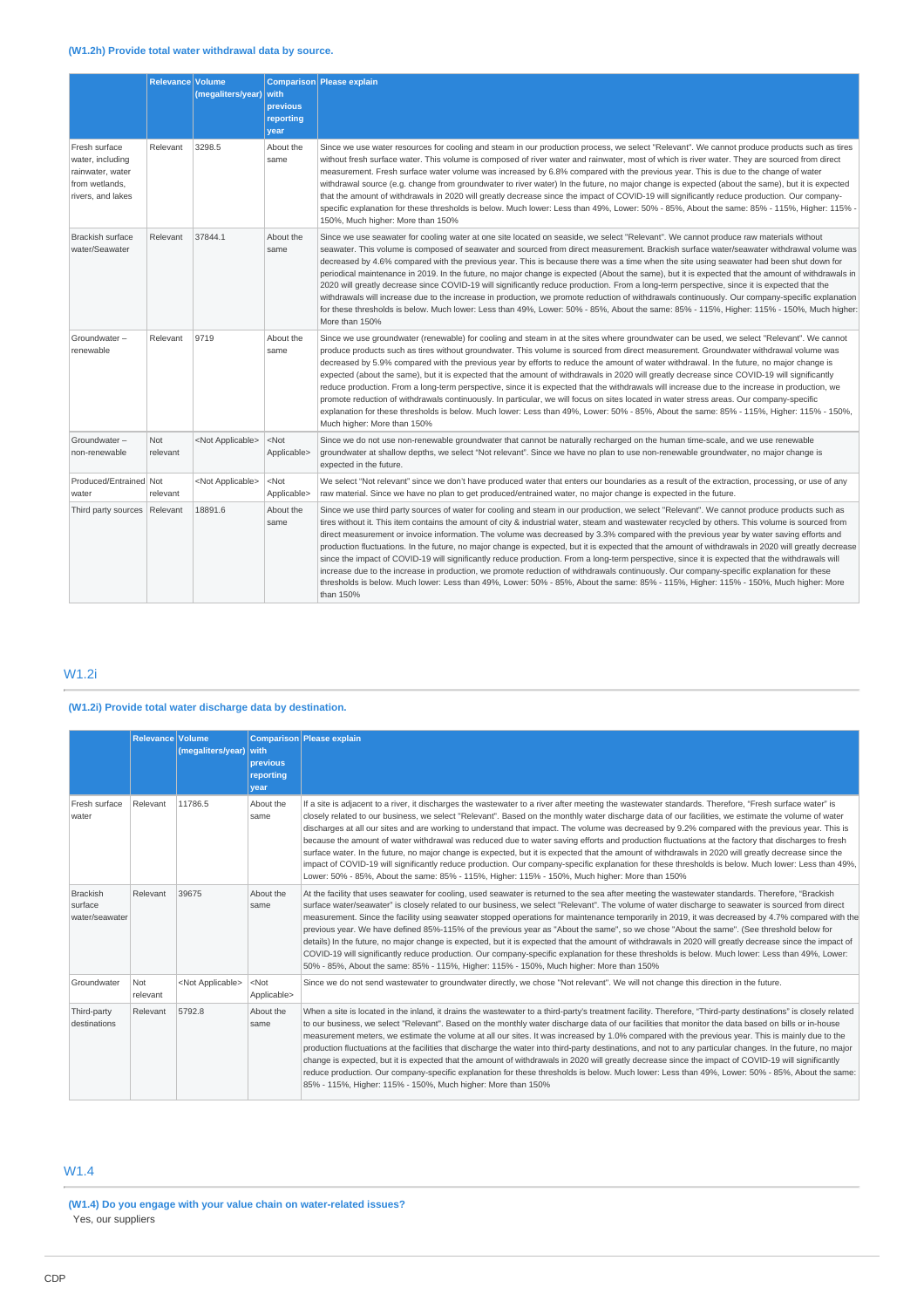#### W1.4a

**(W1.4a) What proportion of suppliers do you request to report on their water use, risks and/or management information and what proportion of your procurement spend does this represent?**

#### **Row 1**

**% of suppliers by number** 26-50

**% of total procurement spend**

51-75

#### **Rationale for this coverage**

In Feb.2018, we issued the "Global Sustainable Procurement Policy" which is applicable to all purchased materials and services, as well as all suppliers globally. The journey towards a "Sustainable society", Bridgestone's goal for 2050 and beyond as our long-term environmental vision including water viewpoint, will not be simple, nor can we achieve it alone. Each of our businesses is supported by many suppliers. Regardless of the size of the supplier or where they operate in any region, we believe that the efforts of each supplier are important. This is why all of our suppliers were selected for reporting. The following incentives for suppliers to respond to assessments using EcoVadis were introduced together with the policy; 1. Receive a score card with strengths/weaknesses that they can use for the next activity, 2. Recieve an evaluation of gold, silver and bronze that can appeal to outside, 3. Use the EcoVadis assessment to respond to the same request from other customers.

#### **Impact of the engagement and measures of success**

Through a 2018 partnership with EcoVadis, we assessed suppliers' current sustainability practices, as well as the possible support needed to improve performance. This activity could be an opportunity for suppliers to confirm and improve their actions for preventing water-related issues further. Details of the type of information requested from suppliers are "water policy", "water management actions", and "water consumption". Based on that information, we have started to assess the sustainability practices of our suppliers and support them for improvement as needed. Details of how success is measured by the ratio of completion of audit by third-party. 48% of our Tier 1 major tire material suppliers completed the third-party assessment with EcoVadis.

**Comment**

#### $M1.4<sub>h</sub>$

**(W1.4b) Provide details of any other water-related supplier engagement activity.**

**Type of engagement** Innovation & collaboration

#### **Details of engagement**

Educate suppliers about water stewardship and collaboration

**% of suppliers by number** 1-25

**% of total procurement spend** 1-25

#### **Rationale for the coverage of your engagement**

Since our headquarters is located in Japan, we started to hold a "procurement policy briefing session" every year in Japan, focusing on global and non-global suppliers based in Japan. One of the topics of the briefing session is to tackle environmental issues including water, and we educate our suppliers on the importance of managing water usage and preventing illegal drainage. The ratios are calculated by the following formula. % of suppliers by number = Number of companies procured by Japan Tire SBU / Number of companies procured by all SBUs. % of total procurement spend = Procurement spend by Japan Tire SBU / Procurement spend by all SBUs. \* SBU; Strategic Business Unit

#### **Impact of the engagement and measures of success**

With continuous education every year, our suppliers are becoming more aware of the importance of water. As a result, in our past "Green Partner Awards", which recognizes suppliers' environmental efforts, some suppliers applied for their water saving efforts. And, we have not received any reports of serious water problems from our suppliers. The results of supplier activities lead to reduce water withdrawals and water-related issues, which in turn leads to cost savings. And, it is considered that they bring about a virtuous cycle that leads not only to our company, but also to the improvement of evaluation by a third-party organization (e.g. EcoVadis, CDP Water Security) As a measure of success, we use a response rate on our annual original self-check sheet evaluations. We aim to have all requested suppliers respond.

#### **Comment**

#### W<sub>2</sub>. Business impacts

# W2.1

**(W2.1) Has your organization experienced any detrimental water-related impacts?** No

#### W2.2

**(W2.2) In the reporting year, was your organization subject to any fines, enforcement orders, and/or other penalties for water-related regulatory violations?** No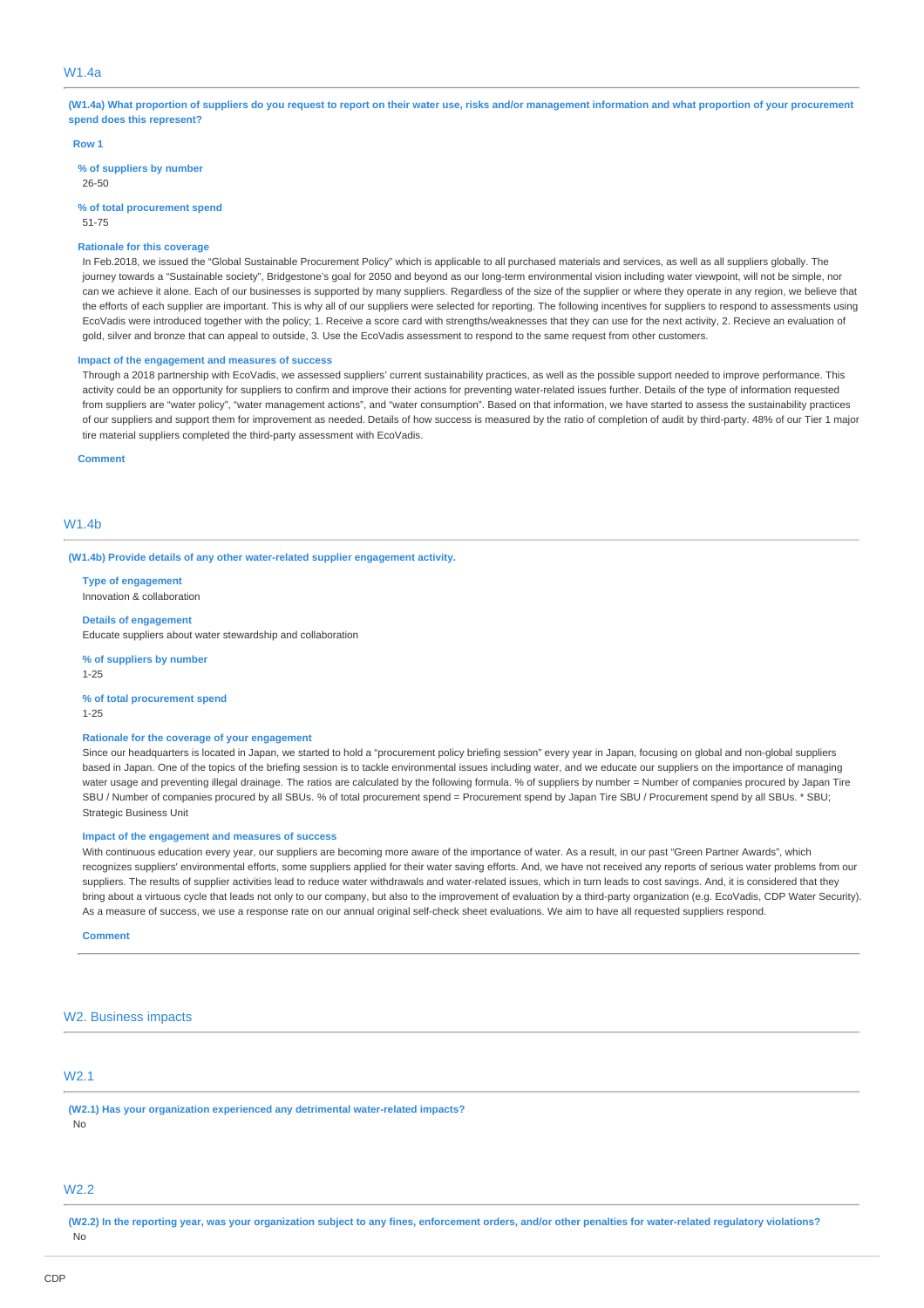## W3. Procedures

### W3.3

**(W3.3) Does your organization undertake a water-related risk assessment?** Yes, water-related risks are assessed

## W3.3a

**(W3.3a) Select the options that best describe your procedures for identifying and assessing water-related risks.**

#### **Direct operations**

**Coverage** Full

#### **Risk assessment procedure**

Water risks are assessed as part of an enterprise risk management framework

#### **Frequency of assessment** Annually

**How far into the future are risks considered?** More than 6 years

#### **Type of tools and methods used**

Tools on the market Other

**Tools and methods used** WRI Aqueduct

Internal company methods

### **Comment**

We performed macro analyses with the WRI Aqueduct. It is one of the most widely utilized tools in the world to assess water risks and is considered to provide highly reliable results. In addition to the timing of tool updates and the frequency of our site closures and our operations' relocating to new sites, we perform water risk assessments at least annually. We also assess regulatory and regional-level demands on a site-by-site basis as necessary.

### **Supply chain**

**Coverage** Partial

#### **Risk assessment procedure**

Water risks are assessed in an environmental risk assessment

**Frequency of assessment**

Annually

**How far into the future are risks considered?** More than 6 years

**Type of tools and methods used** Other

#### **Tools and methods used** External consultants

#### **Comment**

Through a 2018 partnership with EcoVadis, a leading provider of sustainability, risk and performance ratings for global supply chains, we conducted assessments to suppliers with current sustainability practices including water, and offered support as needed to improve their performance. This activity could be an opportunity for suppliers to confirm and improve their actions for preventing water-related issues further.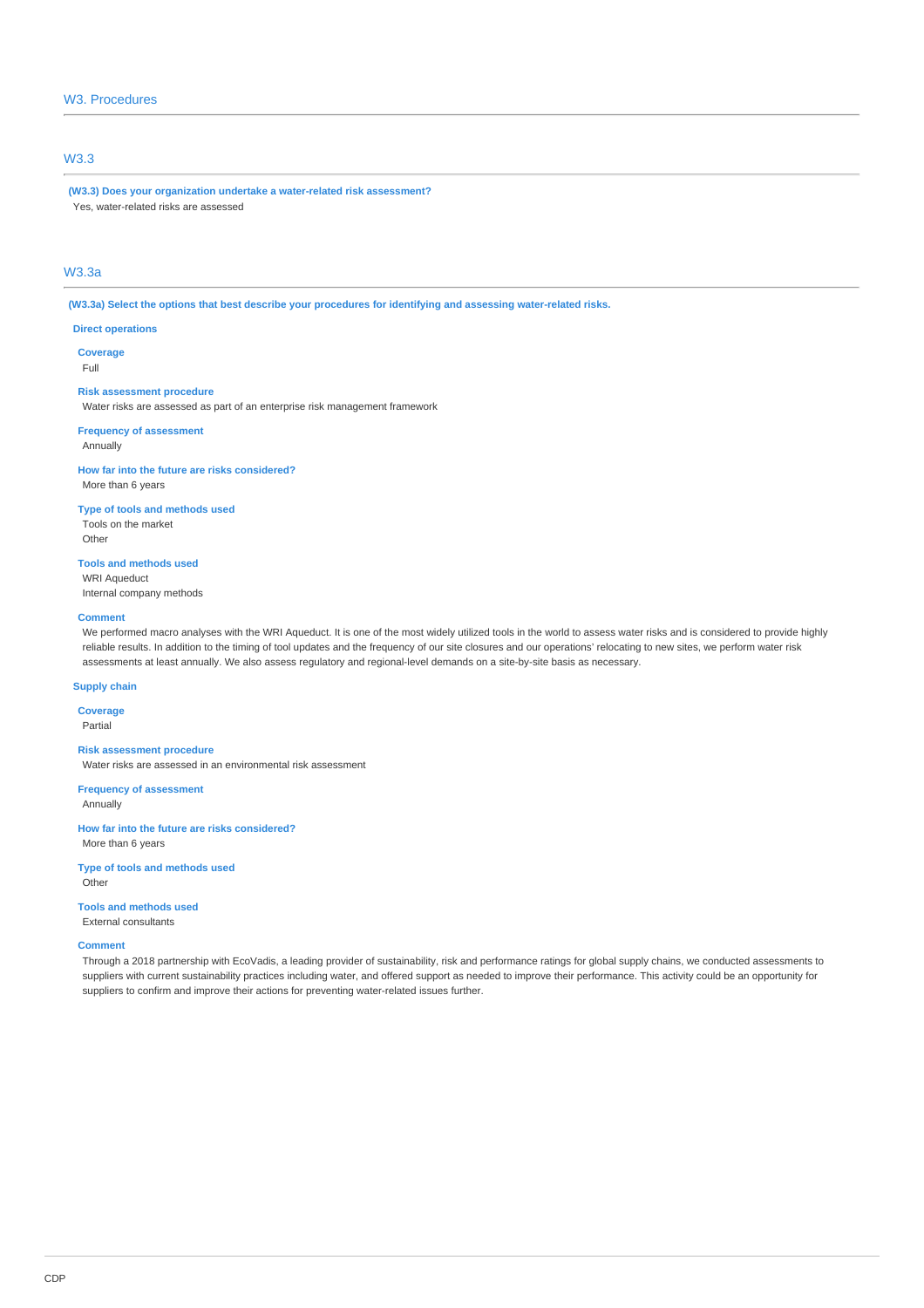### **Other stages of the value chain**

**Coverage** None

**Risk assessment procedure** <Not Applicable>

**Frequency of assessment**

<Not Applicable>

**How far into the future are risks considered?** <Not Applicable>

**Type of tools and methods used** <Not Applicable>

**Tools and methods used** <Not Applicable>

**Comment**

### W3.3b

# **(W3.3b) Which of the following contextual issues are considered in your organization's water-related risk assessments?**

|                                                                                                 | &                               | Relevance Please explain                                                                                                                                                                                                                                                                                                                                                                                                                                                                                                                                                                                                                                                                                                                                                                                                                                                                                                                                                                                                                                                                                                                                                                                                                                         |
|-------------------------------------------------------------------------------------------------|---------------------------------|------------------------------------------------------------------------------------------------------------------------------------------------------------------------------------------------------------------------------------------------------------------------------------------------------------------------------------------------------------------------------------------------------------------------------------------------------------------------------------------------------------------------------------------------------------------------------------------------------------------------------------------------------------------------------------------------------------------------------------------------------------------------------------------------------------------------------------------------------------------------------------------------------------------------------------------------------------------------------------------------------------------------------------------------------------------------------------------------------------------------------------------------------------------------------------------------------------------------------------------------------------------|
|                                                                                                 | inclusion                       |                                                                                                                                                                                                                                                                                                                                                                                                                                                                                                                                                                                                                                                                                                                                                                                                                                                                                                                                                                                                                                                                                                                                                                                                                                                                  |
| Water<br>availability at a<br>basin/catchment<br>level                                          | Relevant,<br>always<br>included | Water is an essential resource for our operations and used for cooling and creating steam in our manufacturing processes. Therefore, whenever we consider building a new facility,<br>we investigate the water availability at the phase of site selection. Furthermore, since water availability is not constant and changes with supply-demand conditions and climate<br>change, so we analyze it using Aqueduct once a year. As such, we consider "Water availability at a basin/catchment level" is important in our water-related risk assessment. We use<br>the WRI Aqueduct and evaluate our production sites. In addition, we communicate with local government agencies where the facilities are located as necessary to collect information<br>on water availability.                                                                                                                                                                                                                                                                                                                                                                                                                                                                                  |
| Water quality at<br>a<br>basin/catchment<br>level                                               | Relevant,<br>always<br>included | Water is an essential resource for our operations and used for cooling and creating steam in our manufacturing processes. Regarding water quality, it can affect the quality of the<br>product, especially when cooling components. Therefore, whenever we consider building a new facility, we investigate the water quality at the phase of site selection. Furthermore,<br>since water quality is not constant and may fluctuate, we analyze it using Aqueduct once a year. As such, we consider "Water quality at a basin/catchment level" is important in our<br>water-related risk assessment. We use the WRI Aqueduct and evaluate our production sites. In addition, we communicate with local government agencies where the facilities are<br>located as necessary to collect information on water quality. To prevent water pollution in the downstream area, we are reducing the risk by controlling the quality of discharges by<br>administrative regulation values or our self-standards that are stricter than that.                                                                                                                                                                                                                              |
| Stakeholder<br>conflicts<br>concerning<br>water resources<br>at a<br>basin/catchment<br>level   | Relevant,<br>always<br>included | We recognize that freshwater is an unevenly distributed and limited resource that must be shared locally and responsibly. When water shortages occur due to abnormal weather or<br>increased demand, water conflicts may occur. Therefore, we recognize the necessity to maintain good relationships with local stakeholders (local governments, communities, NGOs,<br>etc.), and we consider "Stakeholder conflicts concerning water resources at a basin/catchment level" is important in our water-related risk assessment. To minimize the water-related<br>risk of conflict with stakeholders concerning water resources at a basin/catchment level, we are gathering information from each operating site. We strive to maintain good<br>relationships with local stakeholders through facility tour, forest conservation activities with municipalities, collaboration with river conservation groups and river clean-ups, for example<br>Regarding risk assessment, we have used the results of WRI Aqueduct's Regulatory & Reputational Risk (Media Coverage & Access to Water).                                                                                                                                                                        |
| Implications of<br>water on your<br>key<br>commodities/raw<br>materials                         | Relevant,<br>always<br>included | We have some production facilities within our group that manufactures natural rubber, synthetic rubber, carbon black, and steel cords used as raw materials for tires in final products.<br>Water is an essential resource in their operations and used for cooling and creating steam in their manufacturing processes. Therefore, whenever we consider building a new raw<br>material facility, we investigate the water availability and quality at the phase of site selection, and analyze them using Aqueduct once a year. For suppliers other than our own group,<br>we request the following items in our "GLOBAL SUSTAINABLE PROCUREMENT POLICY" as preferred practices, "Suppliers analyze their operations, and identify risks related to<br>environmental, social, or business impacts, particularly in Water Stressed Areas".                                                                                                                                                                                                                                                                                                                                                                                                                       |
| Water-related<br>regulatory<br>frameworks                                                       | Relevant,<br>always<br>included | Because the regulation of water could affect our production including costs, we evaluate potential impacts using WRI Aqueduct's Regulatory & Reputational Risk. Regulatory and<br>reputational risks identify areas of concern regarding uncertainty in regulatory change, as well as conflicts with the public regarding water issues. In addition, each facility strives to<br>understand trends in laws and regulations through communication on a regular basis with local government agencies.                                                                                                                                                                                                                                                                                                                                                                                                                                                                                                                                                                                                                                                                                                                                                              |
| Status of<br>ecosystems and<br>habitats                                                         | Relevant,<br>always<br>included | Regarding the estimation of the impact on ecosystems and habitats at local level, necessary measures are considered and carried out in accordance with the standards of each<br>region. Especially, the production of natural rubber, our main raw material, consists of symbiosis with ecosystems and habitats, so they are closely linked to our business. Specifically,<br>in some regions where biodiversity is expected to fall, we are providing the local community with rubber tree seedlings and instruction in their cultivation, with the intention of<br>regenerating the forest through agroforestry. In other locations around the world, we are cooperating with neighboring regions and NGOs in activities for the protection of biodiversity<br>and evaluating the results. For example, Bridgestone Americas, Inc. acquired "Wildlife Habitat Conservation and Environmental Education Certification" from the Wildlife Habitat<br>Council (WHC) for its 11 Wildlife Habitat Sites. Obtaining such third-party certification is also used as one of the assessment tools. The new information and expertise gained through<br>these activities are being applied to future activities and to activities at sites within the Bridgestone Group. |
| Access to fully-<br>functioning,<br>safely managed<br><b>WASH</b> services<br>for all employees | Relevant,<br>always<br>included | A working place where all employees can use safe and secure water is an important basis for them to work with peace of mind. Therefore, we recognize that "Access to fully-<br>functioning, safely managed WASH services" is closely related to our business. Using internal company methods, we conduct surveys and studies on the access to WASH services<br>for employees at all production sites at the time new sites are placed into operation. We reqularly conduct water quality inspection as necessary according to regional standards.                                                                                                                                                                                                                                                                                                                                                                                                                                                                                                                                                                                                                                                                                                                |
| Other contextual<br>issues, please<br>specify                                                   | Not<br>considered               |                                                                                                                                                                                                                                                                                                                                                                                                                                                                                                                                                                                                                                                                                                                                                                                                                                                                                                                                                                                                                                                                                                                                                                                                                                                                  |

W3.3c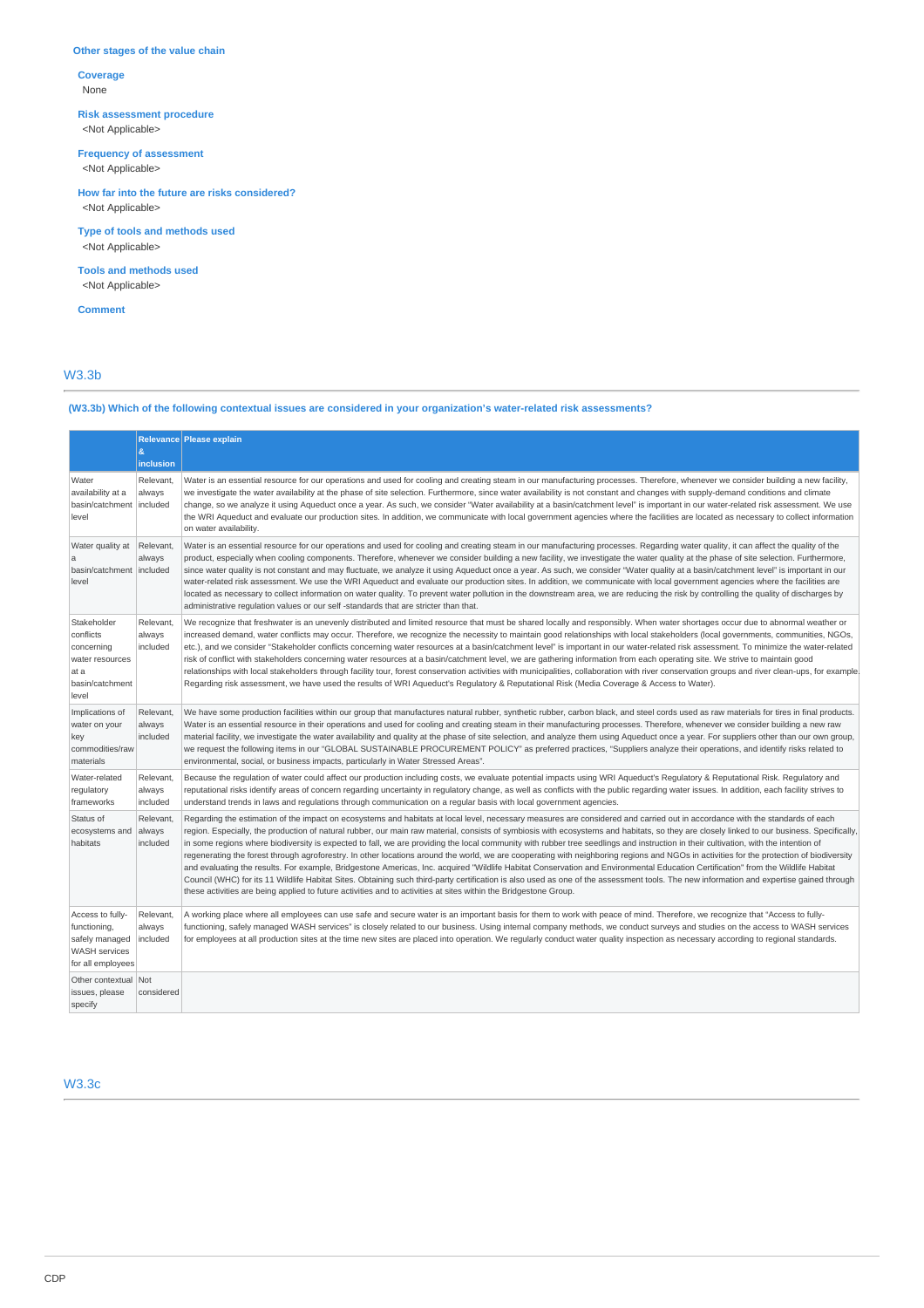#### **(W3.3c) Which of the following stakeholders are considered in your organization's water-related risk assessments?**

|                                                                | &<br>inclusion                     | Relevance Please explain                                                                                                                                                                                                                                                                                                                                                                                                                                                                                                                                                                                                                                                                                                                                                                                                                                                                                                                                                                                                                              |
|----------------------------------------------------------------|------------------------------------|-------------------------------------------------------------------------------------------------------------------------------------------------------------------------------------------------------------------------------------------------------------------------------------------------------------------------------------------------------------------------------------------------------------------------------------------------------------------------------------------------------------------------------------------------------------------------------------------------------------------------------------------------------------------------------------------------------------------------------------------------------------------------------------------------------------------------------------------------------------------------------------------------------------------------------------------------------------------------------------------------------------------------------------------------------|
| Customers                                                      | Relevant,<br>always<br>included    | Our final products, tires and diversified products (anti-vibration rubber, sporting goods, bicycles, etc.) do not contain water and they do not need water when used by customers (auto<br>manufacturers other companies and individuals). However, auto manufacturers are increasingly interested in water initiatives throughout their supply chains, as can be seen from the<br>increasing number of companies that use the CDP Water Security to collect information on water. So, every year, we assess the demands of our customers, study and implement<br>solutions aimed at addressing those demands.                                                                                                                                                                                                                                                                                                                                                                                                                                        |
| Employees                                                      | Relevant,<br>always<br>included    | We recognize that the risk that low water quality can affect the livelihoods and health of our employees and that limits on tap water withdrawal due to water shortages affects<br>employees' health, safety, and productivity. Thus, we strive to measure that risk on a site-by-site basis. In addition, we provide employees with information on water risk and<br>encourage them to take care of water. For example, in Japan, we continually raise our employees' awareness about environmental information, including water conservation, through<br>our intranet.                                                                                                                                                                                                                                                                                                                                                                                                                                                                              |
| Investors                                                      | Relevant,<br>always<br>included    | As investors' requests include advanced level efforts, it is valuable hint for our activities. Every year, we assess the demands of our investors, study and implement solutions aimed at<br>addressing those demands. We also exchange views on various environmental themes/risks, including water, at individual interviews with investors. Finally, we regard the response to<br>CDP Water Security as one of the important information disclosure methods to investors.                                                                                                                                                                                                                                                                                                                                                                                                                                                                                                                                                                          |
| Local<br>communities                                           | Relevant,<br>always<br>included    | We recognize that the risk that low-quality discharges can affect the livelihoods, health and business activities in the downstream area. When water impacts occur, we strive to avoid<br>impacts to local communities by gathering local data for each site and explore countermeasures. We also exchange views on various environmental themes including water at<br>regional roundtable meetings held periodically at each facility as needed.                                                                                                                                                                                                                                                                                                                                                                                                                                                                                                                                                                                                     |
| <b>NGOs</b>                                                    | Relevant,<br>always<br>included    | NGOs are valuable stakeholders who can advise us about our activities regarding water, based on their specialized knowledge. We collect information from NGOs constantly,<br>sometimes consult with NGOs and reflect their feedback in our environmental action programs. Each facility is encouraged to engage independently in collaboration with NGOs. For<br>example, we had NGOs teach at our nature observation events, we provided NGOs with access to ponds on site property for the purpose of breeding research of an endangered<br>species.                                                                                                                                                                                                                                                                                                                                                                                                                                                                                                |
| Other water<br>users at a<br>basin/catchment included<br>level | Relevant,<br>always                | Depending on the discharges from sites, there may be some risks of affecting in the downstream ecosystems and fisheries. Where there are fishing areas in the drainage area of the<br>site or downstream of the site, sometimes we have entered into agreements with local groups regarding the water quality (e.g. temperature of the discharges, amount of floating<br>matter). Therefore, as part of our sustainability focus, we collect and evaluate information on fisheries and other water uses in our neighborhoods and downstream areas.                                                                                                                                                                                                                                                                                                                                                                                                                                                                                                    |
| Regulators                                                     | Relevant,<br>always<br>included    | There are some risks that production may be required to cease in the event if we are unable to respond to the strengthening of water regulations. (e.g. Tightening of wastewater<br>quality) We collect information from requlatory authorities on a site-by-site and region-by-region basis continually and explore measures that will ensure operations at our sites are not<br>impacted. Regarding global trends of water regulations, the corporate headquarters provides updates, which are used to anticipate risks on a regional level. One of the ways to<br>engage with stakeholders is through dialogues with industry-wide organizations, which we have joined, such as the WBCSD's Tire Industry Project, the chemical industry association<br>and the rubber industry association.                                                                                                                                                                                                                                                       |
| River basin<br>management<br>authorities                       | Relevant,<br>always<br>included    | There are some risks that production may be required to cease in the event if we are unable to respond to the strengthening of water requlations. (e.g. Restrictions on water withdrawal<br>volume) One of the ways to engage with stakeholders is face-to-face information exchange. We collect information from river basin management authorities on a site-by-site and<br>region-by-region basis periodically as needed and explore measures that will mitigate impact to operations.                                                                                                                                                                                                                                                                                                                                                                                                                                                                                                                                                             |
| Statutory<br>special interest<br>groups at a<br>local level    | Relevant,<br>sometimes<br>included | There are some risks that production may be required to cease if we are unable to address water-related issues pointed out by statutory special interest groups at a local level<br>suddenly. As of today, there is no important issue to be tackled in cooperation with statutory special interest groups at local level. One of the ways to engage with stakeholders is face-<br>to-face information exchange. When local issues arise, the potentially impacted site communicate with local groups to gather information, implement and evaluate measures in close<br>liaison with corporate headquarters.                                                                                                                                                                                                                                                                                                                                                                                                                                         |
| Suppliers                                                      | Relevant,<br>always<br>included    | Our main products, tires, are made from various raw materials such as natural rubber, synthetic rubber, carbon black, and steel cords. The production of these raw materials is<br>dependent on stable operation of suppliers all over the world, and if floods and droughts affect the production and logistics of our suppliers, our production will be affected. Therefore,<br>we recognize that water risk for suppliers is an important issue. In February 2018, we issued a Global Sustainable Procurement Policy that applies to all purchased materials and<br>services, and to all suppliers worldwide. In it, the item "Water management" has been mentioned, and our suppliers are required to comply with laws and regulations, to have full<br>knowledge to identify associated potential water risks or opportunities, and to manage their water usage and prevent unlawful effluent discharge. We communicate about water-related<br>risks through the development of the policy, audits of suppliers, and opportunities for dialogue. |
| Water utilities at Relevant,<br>a local level                  | always<br>included                 | There are some risks of impact to production if there is a lack of sufficient water quality or sufficient amount of water not being supplied from water utilities at a local level. Since water is<br>important to our operations, from early stage of site establishment, we are conducting risk assessments to determine whether stable water quality and quantity are available for long<br>term and whether sustainable measures can be implemented. Based on the results of the risk assessments, we continue to discuss with our stakeholders to ensure sufficient water<br>quality and quantity.                                                                                                                                                                                                                                                                                                                                                                                                                                               |
| Other<br>stakeholder,<br>please specify                        | <b>Not</b><br>considered           |                                                                                                                                                                                                                                                                                                                                                                                                                                                                                                                                                                                                                                                                                                                                                                                                                                                                                                                                                                                                                                                       |

### W3.3d

**(W3.3d) Describe your organization's process for identifying, assessing, and responding to water-related risks within your direct operations and other stages of your value chain.**

We perform macro analyses with the WRI Aqueduct. It is one of the most widely utilized tools in the world to assess water risks and is considered to provide highly reliable results.

We have analyzed the change of water stress (2020, 2030, and 2040) in each of the three climate-related scenarios. We conduct water risk assessments at least once a year, and also when the tool updated and when new facilities are considered for installation.

We are targeting all Bridgestone Group production sites. In addition, since we own sites that produce our raw materials (natural and synthetic rubber, carbon black, steel code, etc.), we are also analyzing some of the raw material procurement stage of the value chain.

Since water usage at non-manufacturing sites such as offices and dealers is very small, they are not covered. We do not periodically analyze raw material suppliers and dealers outside our group, but analyze using WRI Aqueduct as necessary.

The severity of risk is decided based on the five-rank risk level derived by WRI Aqueduct. As we deal with risks, conditions vary from region to region. So, we collect the following information under the cooperation of municipalities that are closely communicating on a regular basis.

We collect information such as regulations, opinions of stakeholders (local governments and communities, NGOs, etc.), water resource information (Usage situation, water volume, price in the area such as city water, groundwater, river water, etc.), and possibility of impact on ecosystem.

Based on those information, each SBU (Strategic Business Unit) decides how to manage water-related risks (mitigate, transfer, accept, or control risks) by comprehensively considering how to cope with sustainability for the region and for our business, and report the Global Environment Working Group, the Global Sustainability Committee (the Global CSR Enhancement Committee as of 2019) and the Global EXCO (Executive Committee) as necessary.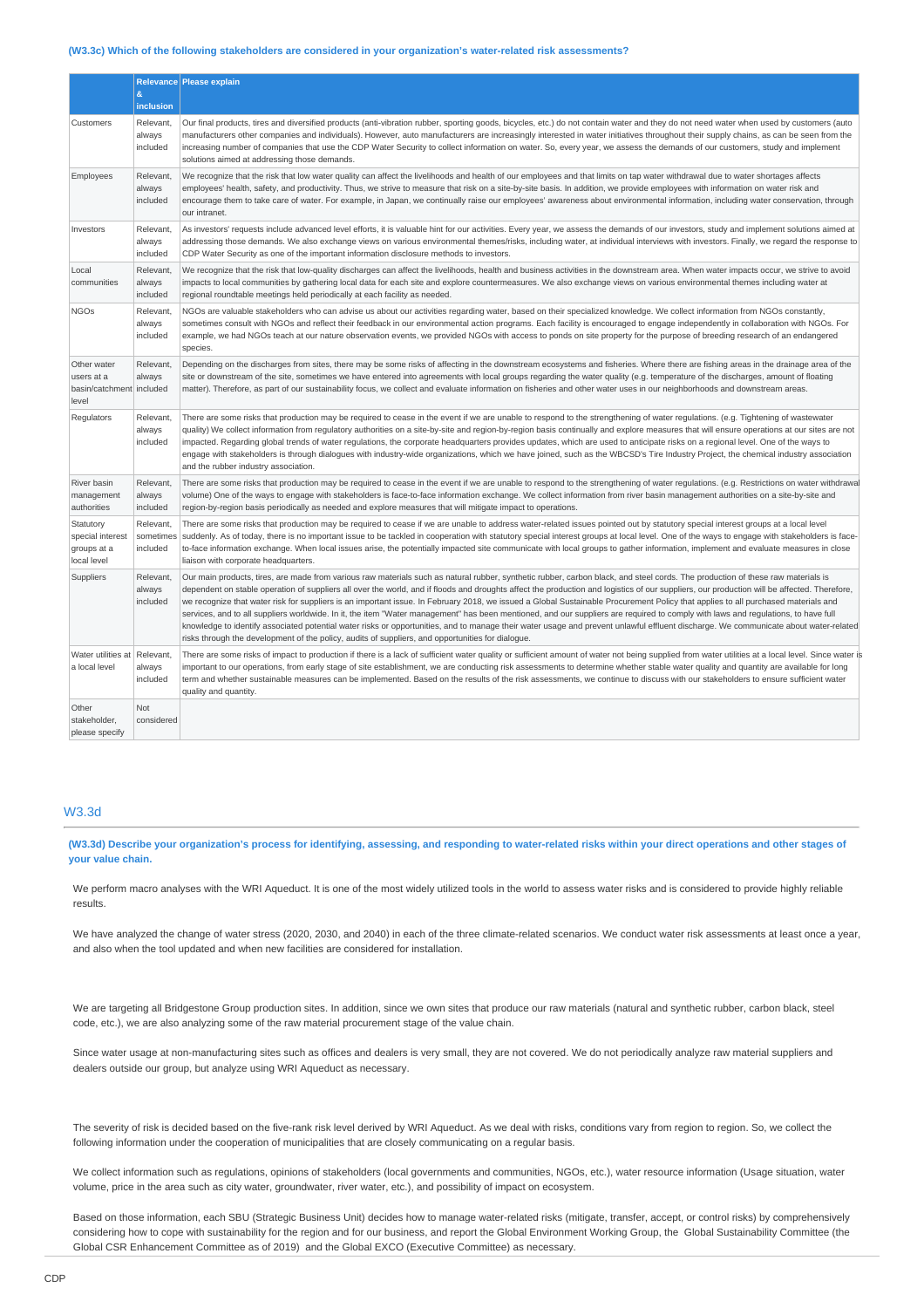### W4. Risks and opportunities

### W4.1

**(W4.1) Have you identified any inherent water-related risks with the potential to have a substantive financial or strategic impact on your business?** No

#### W4.1a

**(W4.1a) How does your organization define substantive financial or strategic impact on your business?**

### **i) A definition of substantive financial or strategic impact is given:**

We define substantive financial or strategic impact resulting from water risks as any changes which cause significant impact on our relationships with stakeholders, operation, financial performance and reputation in real terms. Specific examples of the impacts include plant shutdowns, property damage, supply chain disruptions, increasing operation costs, environmental regulation violations, and environmental accidents.

#### **ii) The measure(s), metric(s) or indicator(s) used to identify substantive change:**

When formulating a Business Continuity Plan (BCP) for each business or production site, "probability" and "impact on business" are used as indicators, and these are multiplied to measure the impact on finance or strategy. Furthermore, we use the results of risk analysis by WRI Aqueduct to estimate the impact based on objective, universal data.

#### **iii) The threshold or amount of change in the metric/measure/indicator which indicates substantive change:**

We judge risk based on the following rank classification obtained from the analysis result of Aqueduct. At the highest risk level (Extremely high risk), we consider that there is a substantive financial or strategic impact of water risk.

- Low risk (0-0.99)
- Low to medium risk (1.00-1.99)
- Medium to high risk (2.00-2.99)
- High risk (3.00-3.99)
- Extremely high risk (4.00-5.00)

#### **iv) Whether the definition applies to direct operations, or supply chain, or both:**

At the moment, this definition is applied to direct operations. We perform analysis on all production sites using Aqueduct once every year.

#### **v) At least one example of substantive impact considered:**

According to the latest Aqueduct analysis, there was a site corresponding to Level 5 in India. The site was evaluated as having a risk of not getting enough water in the quality and quantity needed for its operation. However, the site is one of the smallest of ours, with a total water withdrawal ratio of 0.02%, and it has never been any substantive financial or strategic impacts on its business in the past. Therefore, we recognize that water quality and quantity is important to the success of our business, but we do not believe there is an immediate substantive financial or strategic impact in direct operations at this point.

### W4.2b

**(W4.2b) Why does your organization not consider itself exposed to water risks in its direct operations with the potential to have a substantive financial or strategic impact?**

| Primary  | Please explain                                                                                                                                                                                                    |
|----------|-------------------------------------------------------------------------------------------------------------------------------------------------------------------------------------------------------------------|
| reason   |                                                                                                                                                                                                                   |
|          | Row Risks exist, We judge risk based on the following rank classification obtained from the analysis result of Aqueduct. At the highest risk level (Extremely high risk), we consider that there is a substantive |
| l but no | financial or strategic impact of water risk. At the moment, this definition is applied to direct operations. We perform analysis on all production sites using Aqueduct once every year. According to             |
|          | substantive the latest Aqueduct analysis, there was a site corresponding to Level 5 in India. But, the ratio of the water withdrawal of this site to the total is 0.02%, and there has never been any substantive |
| impact   | financial or strategic impacts on its business in the past. Therefore, we recognize that water quality and quantity is important to the success of our business, but we do not believe there is an                |
|          | anticipated immediate substantive financial or strategic impact in direct operations at this point.                                                                                                               |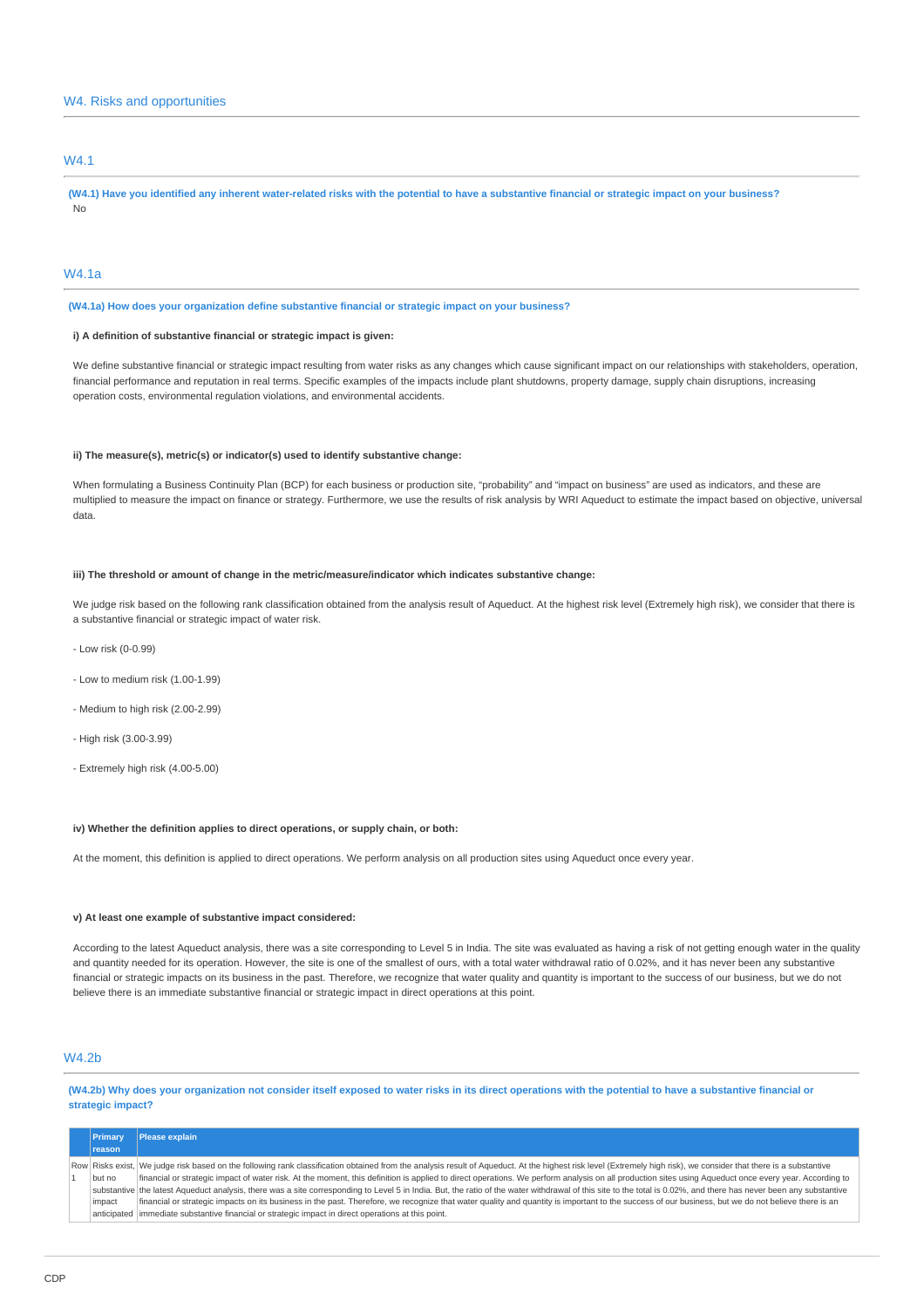### W4.2c

**(W4.2c) Why does your organization not consider itself exposed to water risks in its value chain (beyond direct operations) with the potential to have a substantive financial or strategic impact?**

| <b>Primary</b> | Please explain                                                                                                                                                                                                        |
|----------------|-----------------------------------------------------------------------------------------------------------------------------------------------------------------------------------------------------------------------|
| reason         |                                                                                                                                                                                                                       |
|                | Row Evaluation   We are the world's largest tire and rubber company with operations in more than 150 countries, and we have many suppliers all over the world. For this reason, it is inefficient to conduct a survey |
| lin            | of all suppliers at once, and we will proceed with the survey in order from the suppliers that have the greatest impact on our business. The evaluation process is as follows. 1. Identification of                   |
| progress       | supplier's impact on our business, 2. Identification of manufacturing sites that supply raw materials and products to our group, 3. Identification of their coordinates (latitude/longitude), 4. Analysis             |
|                | using Aqueduct We are currently in the process of identifying water risks in our value chain. We are beginning the work to identify the suppliers that have the greatest impact on our production                     |
|                | activities and aim to complete a pilot analysis in the coming year.                                                                                                                                                   |

### W4.3

**(W4.3) Have you identified any water-related opportunities with the potential to have a substantive financial or strategic impact on your business?** Yes, we have identified opportunities, and some/all are being realized

#### $MA$ 3a

**(W4.3a) Provide details of opportunities currently being realized that could have a substantive financial or strategic impact on your business.**

**Type of opportunity** Markets

#### **Primary water-related opportunity**

Improved community relations

#### **Company-specific description & strategy to realize opportunity**

i) Why this opportunity is considered strategic for the company: Based on our 2050 vision, "Bridgestone continues to provide social value and customer value as a sustainable solutions company", we aim to co-create social and customer value, which require great levels of trust from our stakeholders including improved community relations. Water is one of the important factors, and maintaining and further improving our good relationships with the local communities in which our sites are located regarding water use is an important strategic opportunity for us to continue our business and grow with local communities. ii) Action to realize the opportunity: As waterrelated situations and issues differ from community to community, actions to realize opportunities will depend on each site. For example, in the effective use of wastewater, it is possible to take measures such as recycling and cascade using the water used in the process. Each site selects appropriate measures, taking into account relevant materials and communication with local governments and other water users. Depending on local circumstances, we work together with them to help resolve water related issues in addition to our individual efforts. By engaging with other water users in the local community, our business may share in the value created from tackling difficult local water challenges in a collective manner. This is an opportunity to influence how water is used locally and help ensure the sustainability of our business locally in the face of water challenges such as increasing water scarcity. iii) Example of the strategy in action: One example is the "cascade use of water" within the community, which leads to a reduction in water withdrawal for the entire community. In 2019, Bridgestone Argentina S.A.I.C (BSAR), located in a water stress area, started a partnership with a nearby cement manufacturer (Loma Negra) to reduce overall water withdrawal in the Llavallol suburb of Buenos Aires. BSAR recycles wastewater generated from its operations, and provides Loma Negra with approximately 200,000 liters per day of filtered water for industrial use. Although this partnership does not directly lead to the reduction of our water withdrawal, it realizes our long-term vision of minimizing our footprint while enhancing our environmental contribution by reducing impact of water discharge and water withdrawal in the water stress area.

#### **Estimated timeframe for realization**

4 to 6 years

#### **Magnitude of potential financial impact** Low

**Are you able to provide a potential financial impact figure?** Yes, a single figure estimate

**Potential financial impact figure (currency)** 2400000

**Potential financial impact figure – minimum (currency)** <Not Applicable>

#### **Potential financial impact figure – maximum (currency)** <Not Applicable>

#### **Explanation of financial impact**

The main goal of this BSAR project is to achieve environmental contributions that go beyond our own boundaries by collaborating with stakeholders to review processes and business models. BSAR provides cement manufacturer (Loma Negra) with approximately 14,000 cubic meters of water per year with this project, which will reduce the amount of groundwater withdrawal to zero. The approach used to calculate the figure is expressed by the following formula. (Financial impact) = (Recycled water sales income) - (Recycled water manufacturing cost) + (Reduction of drainage cost) + (Other effects (e.g. PR effect)) BSAR does not exchange money with Loma Negra on this project, and there is no substantial change in drainage costs. Therefore, our "Potential financial impact figure" listed is only an original estimation of the PR effects introduced in many media (ex. newspapers, radio programs, etc.). The financial impact is not great, but in the sense of reducing groundwater withdrawal, we think that it has made a great contribution to the community. This project is also an example for other companies to start thinking in possible synergy projects with nearby companies and lead toward a more sustainable society.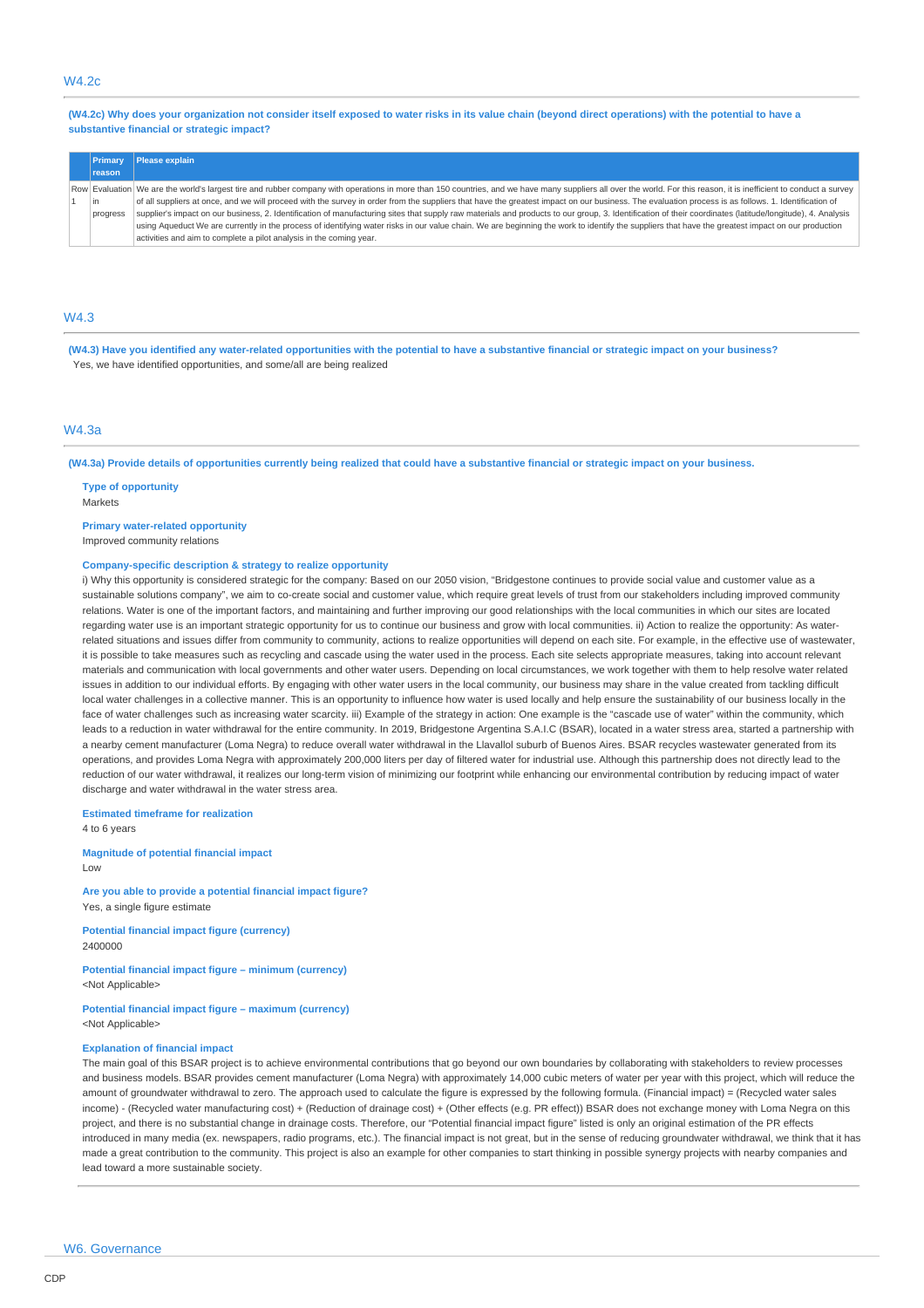### **(W6.1) Does your organization have a water policy?**

Yes, we have a documented water policy that is publicly available

### W6.1a

# **(W6.1a) Select the options that best describe the scope and content of your water policy.**

|              | <b>Scope</b> | <b>Content</b>                           | <b>Please explain</b>                                                                                                                                                                                                                                                                                                                           |
|--------------|--------------|------------------------------------------|-------------------------------------------------------------------------------------------------------------------------------------------------------------------------------------------------------------------------------------------------------------------------------------------------------------------------------------------------|
|              | Row Company- | Description of                           | Our water policy is applied company wide since we need to take actions under the common policy on a global level. Although water-related issues and measures differ                                                                                                                                                                             |
| $\mathbf{1}$ | wide         | business                                 | depending on the region/basin. Our policy is composed of "Our Mindset" and "Our Way" to achieve the water access which is socially equitable and environmentally                                                                                                                                                                                |
|              |              | dependency on                            | sustainable. And, this policy commit to respect the international engagements such as the SDGs and the international standards. Our Mindset consists of "Socially Equitable"                                                                                                                                                                    |
|              |              | water                                    | and "Water Cycle Preservation". < Socially Equitable > Water is a shared resource. Ensuring socially equitable water access demands the shared responsibility and the                                                                                                                                                                           |
|              |              | Description of                           | cooperation of all stakeholders. The Bridgestone Group remains committed to socially equitable water access through cooperation with communities and stakeholders in order                                                                                                                                                                      |
|              |              | business impact                          | to address water challenges. We believe access to clean water is a basic human right. Accordingly, we provide safe water and promote proper hygiene and sanitation to all                                                                                                                                                                       |
|              |              | on water                                 | employees, contractors and visitors. < Water Cycle Preservation > A healthy environment is the foundation of our ecosystem and our society, and the water cycle is a critical                                                                                                                                                                   |
|              |              | Description of                           | component in achieving and maintaining long-term growth and the continued health of our communities. The Bridgestone Group makes every effort to demonstrate, promote                                                                                                                                                                           |
|              |              | water-related<br>performance             | and preserve the water cycle within our communities by promoting water efficiency, stakeholder engagement and continued compliance with regulations. Our Way consists of<br>"Understand", "Improve Locally" and "Maintain". < Understand > - Understand the local water sources, how water is used and the balance between water withdrawal and |
|              |              | standards for                            | discharge, - Understand water challenges in local communities through stakeholder engagement, - Educate employees as to the importance of solving local water challenges <                                                                                                                                                                      |
|              |              | direct operations                        | Improve Locally > - Reduce water withdrawal and increase water-use efficiency through our innovations and continuous improvement, - Improve the balance in the local water                                                                                                                                                                      |
|              |              | Description of                           | cycle in cooperation with local communities through stakeholder engagement, - Require suppliers to comply with laws and regulations regarding water < Maintain > - Strive to                                                                                                                                                                    |
|              |              | water-related                            | maintain a balance between water withdrawal and discharge, - Comply with regulatory and internal water usage and efficiency standards, - Promote stakeholder interaction                                                                                                                                                                        |
|              |              | standards for                            | through sharing water efficiency best practices and knowledge that are employed across our operations                                                                                                                                                                                                                                           |
|              |              | procurement                              |                                                                                                                                                                                                                                                                                                                                                 |
|              |              | Company water                            |                                                                                                                                                                                                                                                                                                                                                 |
|              |              | targets and goals                        |                                                                                                                                                                                                                                                                                                                                                 |
|              |              | Commitment to                            |                                                                                                                                                                                                                                                                                                                                                 |
|              |              | align with public<br>policy initiatives, |                                                                                                                                                                                                                                                                                                                                                 |
|              |              | such as the SDGs                         |                                                                                                                                                                                                                                                                                                                                                 |
|              |              | Commitments                              |                                                                                                                                                                                                                                                                                                                                                 |
|              |              | beyond regulatory                        |                                                                                                                                                                                                                                                                                                                                                 |
|              |              | compliance                               |                                                                                                                                                                                                                                                                                                                                                 |
|              |              | Commitment to                            |                                                                                                                                                                                                                                                                                                                                                 |
|              |              | water-related                            |                                                                                                                                                                                                                                                                                                                                                 |
|              |              | innovation                               |                                                                                                                                                                                                                                                                                                                                                 |
|              |              | Commitment to                            |                                                                                                                                                                                                                                                                                                                                                 |
|              |              | stakeholder<br>awareness and             |                                                                                                                                                                                                                                                                                                                                                 |
|              |              | education                                |                                                                                                                                                                                                                                                                                                                                                 |
|              |              | Commitment to                            |                                                                                                                                                                                                                                                                                                                                                 |
|              |              | water stewardship                        |                                                                                                                                                                                                                                                                                                                                                 |
|              |              | and/or collective                        |                                                                                                                                                                                                                                                                                                                                                 |
|              |              | action                                   |                                                                                                                                                                                                                                                                                                                                                 |
|              |              | Commitment to                            |                                                                                                                                                                                                                                                                                                                                                 |
|              |              | safely managed                           |                                                                                                                                                                                                                                                                                                                                                 |
|              |              | Water, Sanitation                        |                                                                                                                                                                                                                                                                                                                                                 |
|              |              | and Hygiene<br>(WASH) in the             |                                                                                                                                                                                                                                                                                                                                                 |
|              |              | workplace                                |                                                                                                                                                                                                                                                                                                                                                 |
|              |              | Acknowledgement                          |                                                                                                                                                                                                                                                                                                                                                 |
|              |              | of the human right                       |                                                                                                                                                                                                                                                                                                                                                 |
|              |              | to water and                             |                                                                                                                                                                                                                                                                                                                                                 |
|              |              | sanitation                               |                                                                                                                                                                                                                                                                                                                                                 |
|              |              | Recognition of                           |                                                                                                                                                                                                                                                                                                                                                 |
|              |              | environmental                            |                                                                                                                                                                                                                                                                                                                                                 |
|              |              | linkages, for                            |                                                                                                                                                                                                                                                                                                                                                 |
|              |              | example, due to                          |                                                                                                                                                                                                                                                                                                                                                 |
|              |              | climate change                           |                                                                                                                                                                                                                                                                                                                                                 |

### W6.2

**(W6.2) Is there board level oversight of water-related issues within your organization?** Yes

### W6.2a

**(W6.2a) Identify the position(s) (do not include any names) of the individual(s) on the board with responsibility for water-related issues.**

| <b>Position</b> | <b>Please explain</b>                                                                                                                                                                                  |
|-----------------|--------------------------------------------------------------------------------------------------------------------------------------------------------------------------------------------------------|
| l of            |                                                                                                                                                                                                        |
| individual      |                                                                                                                                                                                                        |
| Chief           | The CEO is a member of the board, and has the highest-level of responsibility for water-related issues, since the CEO is responsible for deciding policies and measures or presenting to the board and |
| Executive       | overseeing company-wide management activities about management vision, mid-term strategies, annual policies, etc. including water-related issues. One of the water-related decisions made in 2019      |
| Officer         | is the direction of the "Milestone 2030" including water-related focused target and key actions.                                                                                                       |
| (CEO)           |                                                                                                                                                                                                        |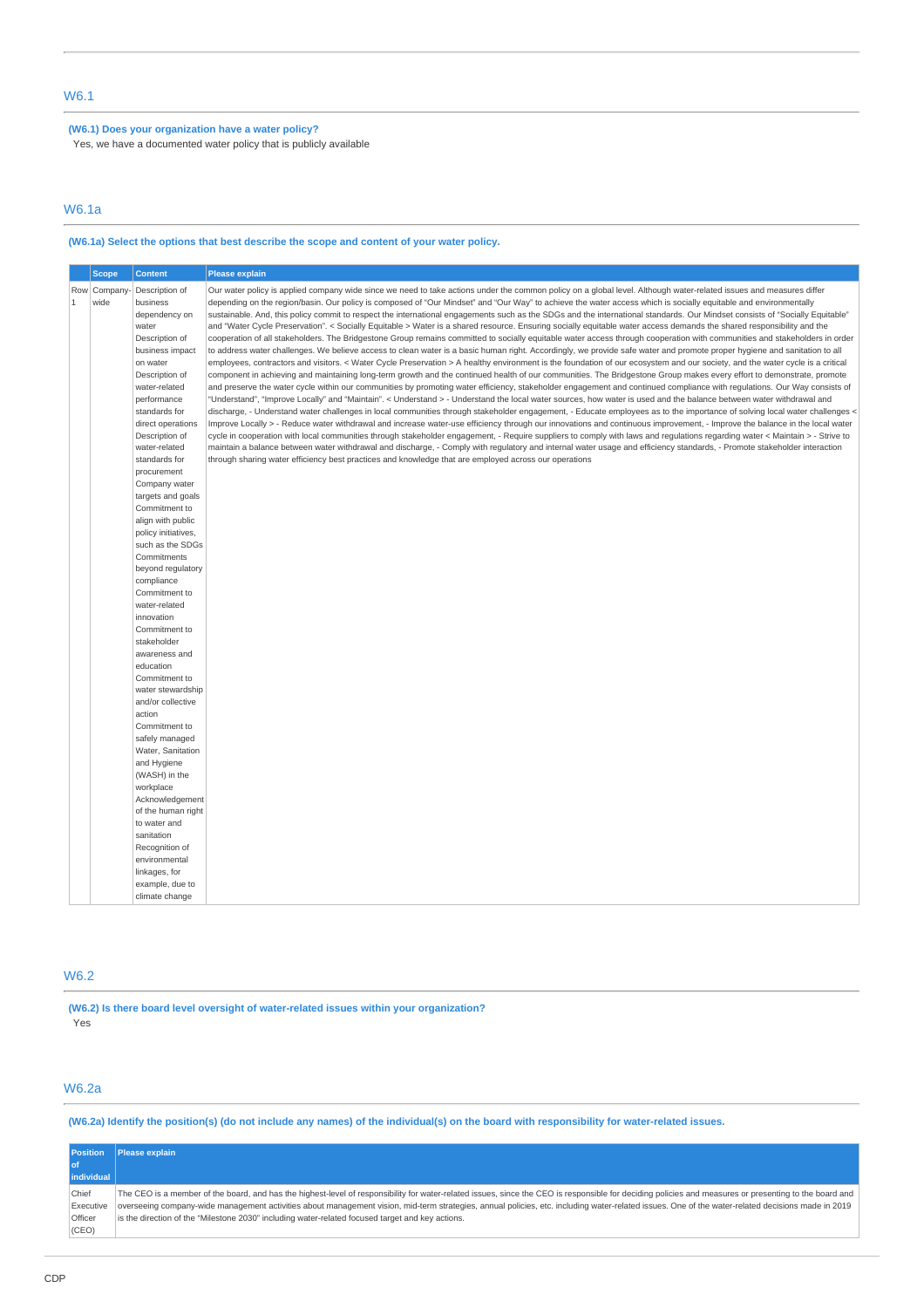# W6.2b

**(W6.2b) Provide further details on the board's oversight of water-related issues.**

|              | <b>Frequency</b><br>related<br>a<br>agenda<br><b>item</b> | Governance<br>that water- mechanisms<br>into which<br>issues are water-related<br>issues are<br>scheduled integrated                                                                                                                                                                                                                                                                | <b>Please explain</b>                                                                                                                                                                                                                                                                                                                                                                                                                                                                                                                                                                                                                                                                                                                                                                                                                                                                                                                                                                                                                                                                                                                                                                                                                                                                                                                  |
|--------------|-----------------------------------------------------------|-------------------------------------------------------------------------------------------------------------------------------------------------------------------------------------------------------------------------------------------------------------------------------------------------------------------------------------------------------------------------------------|----------------------------------------------------------------------------------------------------------------------------------------------------------------------------------------------------------------------------------------------------------------------------------------------------------------------------------------------------------------------------------------------------------------------------------------------------------------------------------------------------------------------------------------------------------------------------------------------------------------------------------------------------------------------------------------------------------------------------------------------------------------------------------------------------------------------------------------------------------------------------------------------------------------------------------------------------------------------------------------------------------------------------------------------------------------------------------------------------------------------------------------------------------------------------------------------------------------------------------------------------------------------------------------------------------------------------------------|
| $\mathbf{1}$ | Row Scheduled<br>some<br>meetings                         | Monitoring<br>implementation<br>and<br>performance<br>quiding annual<br>budgets<br>guiding<br>business plans<br>Reviewing and<br>guiding major<br>plans of action<br>Reviewing and<br>quiding risk<br>management<br>policies<br>Reviewing and<br>guiding<br>strategy<br>Reviewing and<br>quiding<br>corporate<br>responsibility<br>strategy<br>Setting<br>performance<br>objectives | At Bridgestone, the CEO is the highest-level management position. And the highest-level committee associated with the Bridgestone Group global business execution is the<br>Global Executive Committee (G-EXCO) held quarterly, where the CEO is also one of the members. The Global Sustainability Committee (the Global CSR Enhancement<br>Committee as of 2019) that is comprised of executive officers in charge of CSR and representatives of Strategic Business Units (SBUs) and functions reports water-related issues<br>to the Global EXCO, as of 2019. The reported contents are approved by Global EXCO as necessary. And, important discussions and decisions at Global EXCO are reported to<br>Reviewing and the Board. (1) Progress of our sustainable activities such as education and the enhancement of Global CSR commitment - "Our Way to Serve"- under one of the three priority<br>areas: environment including water withdrawal reduction, (2) New mid-term environmental targets, "Milestone 2030", including water withdrawal reduction. Reporting the water-<br>related issues to the Global EXCO and the Board through this governance mechanism enables the board to direct actions to achieve the target and to commit further resources or<br>Reviewing and Support to water-related issues as necessary. |

# W6.3

**(W6.3) Provide the highest management-level position(s) or committee(s) with responsibility for water-related issues (do not include the names of individuals).**

**Name of the position(s) and/or committee(s)** Chief Executive Officer (CEO)

#### **Responsibility**

Both assessing and managing water-related risks and opportunities

#### **Frequency of reporting to the board on water-related issues** Quarterly

#### **Please explain**

i) Position in the corporate structure: The CEO is the highest-level management position. And the highest-level committee associated with the Bridgestone Group global business execution is the Global Executive Committee (G-EXCO) held quarterly, where the CEO is one of the members. The Global CSR Enhancement Committee that is comprised of executive officers in charge of CSR and representatives of Strategic Business Units reports water-related issues to the G-EXCO, as of 2019. ii) Nature of the report to the board: In addition to progress towards water withdrawal reduction target, occasional water challenges and responses are reported. In 2019, "Milestone 2030" including water-related target and actions were discussed at G-EXCO and then reported to the Board as summary of discussion results. iii) Water-related responsibilities: The CEO has ultimate responsibilities to assess internal/external water-related circumstances, issues and risks, and to determine and manage the water target.

# W6.4

**(W6.4) Do you provide incentives to C-suite employees or board members for the management of water-related issues?**

|       | Provide incentives for management of water-related issues      |  |
|-------|----------------------------------------------------------------|--|
| Row 1 | No, and we do not plan to introduce them in the next two vears |  |

### W6.5

**(W6.5) Do you engage in activities that could either directly or indirectly influence public policy on water through any of the following?** No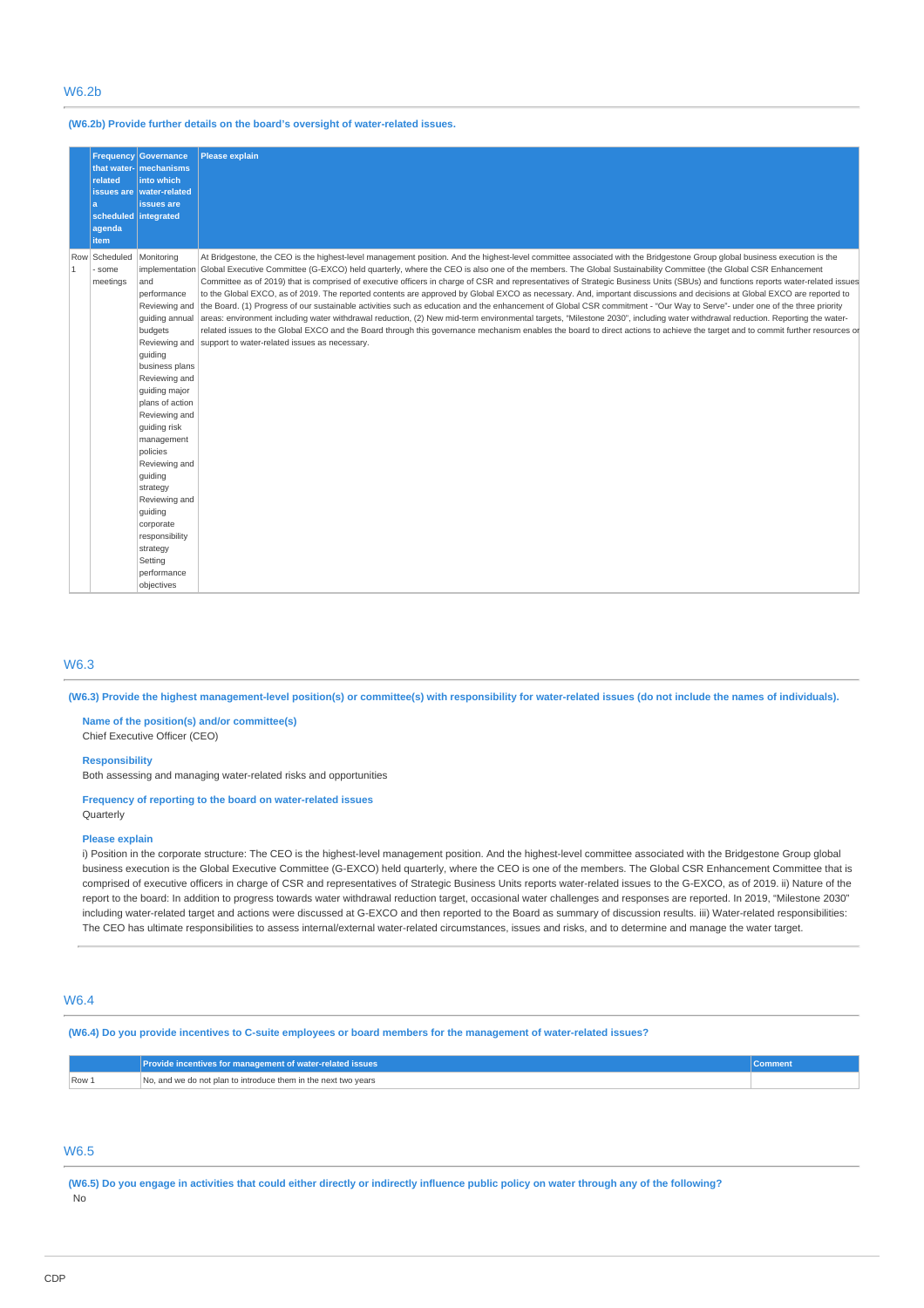**(W6.6) Did your organization include information about its response to water-related risks in its most recent mainstream financial report?** Yes (you may attach the report - this is optional)

# W7. Business strategy

# W7.1

### **(W7.1) Are water-related issues integrated into any aspects of your long-term strategic business plan, and if so how?**

|                                                    | Are water-<br>related<br><b>issues</b><br>integrated? horizon          | Lona-<br>term<br>time<br>(years) | <b>Please explain</b>                                                                                                                                                                                                                                                                                                                                                                                                                                                                                                                                                                                                                                                                                                                                                                                                                                                                                                                                                                                                                                                                                                                                                                                                                                                                                                                                                                                                                                                                                                                                                       |
|----------------------------------------------------|------------------------------------------------------------------------|----------------------------------|-----------------------------------------------------------------------------------------------------------------------------------------------------------------------------------------------------------------------------------------------------------------------------------------------------------------------------------------------------------------------------------------------------------------------------------------------------------------------------------------------------------------------------------------------------------------------------------------------------------------------------------------------------------------------------------------------------------------------------------------------------------------------------------------------------------------------------------------------------------------------------------------------------------------------------------------------------------------------------------------------------------------------------------------------------------------------------------------------------------------------------------------------------------------------------------------------------------------------------------------------------------------------------------------------------------------------------------------------------------------------------------------------------------------------------------------------------------------------------------------------------------------------------------------------------------------------------|
| Long-<br>term<br>business<br>objectives integrated | Yes, water-<br>related<br>ssues are                                    | > 30                             | - Which water issues are integrated: Water is required for cooling and creating steam in our manufacturing processes as well as cultivating and processing natural rubber, an<br>essential raw material. In order to reduce impact on the environment and operational interruptions due to restricted water withdrawal, we have set the "Long-term Environmental<br>Vision (for 2050 and beyond)" that includes water-related efforts. Since water-related issues are often difficult to solve in a short period of time, we are steadily working on them by<br>setting milestones for 10 years and incorporating measures into each Strategic Business Unit's (SBU) business plan. For example, it was decided to install highly efficient<br>equipment and use recycled water, etc. - Examples of how are they integrated into the plan: Since water related issues vary greatly depending on the regions/areas, we analyze<br>the water risks at all production facilities using WRI Aqueduct. Based on that information, each SBU decides how to manage water risks by comprehensively considering how to<br>cope with sustainability for the region and for its business, and integrates into its business plan. For example, the Sao Paulo plant launched a joint initiative with the local city<br>designed to promote water recycling in order to help reduce the withdrawal of groundwater. This project enabled over 50% of the water withdrawal to be switched to recycled water<br>supplied from a wastewater treatment company nearby.                         |
| Strategy<br>for<br>objectives                      | Yes, water-<br>related<br>achieving issues are<br>long-term integrated | $5 - 10$                         | Water is required for cooling and creating steam in our manufacturing processes as well as cultivating and processing natural rubber, an essential raw material. In order to reduce<br>impact on the environment and operational interruptions due to restricted water withdrawal, we have set "Long-term Vision (for 2050 and beyond)" which aims to be "In balance<br>with nature (Contribution> Footprint)". The water withdrawal reduction is positioned as an important indicator of this vision, and milestones for 10 years are set to promote<br>activities. To achieve the milestone, each Strategic Business Unit (SBU) sets a water withdrawal reduction target for each facility and follows the progress status every month.<br>Since water related issues vary greatly depending on the regions/areas, each SBU decides how to manage water risks by comprehensively considering how to cope with<br>sustainability for the region and for its business, and integrates into its business plan. In order to achieve the milestone, we are promoting various measures such as water leakage<br>survey/measures, utilization of rainwater, utilization of recycled water, and recycling, based on the situation at each facility. For example, the Sao Paulo plant launched a joint<br>initiative with the local city designed to promote water recycling in order to help reduce the withdrawal of groundwater. This project enabled over 50% of the water withdrawal to be<br>switched to recycled water supplied from a wastewater treatment company nearby. |
| Financial<br>planning                              | Yes, water-<br>related<br>issues are<br>integrated                     | $5 - 10$                         | Water is required for cooling and creating steam in our manufacturing processes as well as cultivating and processing natural rubber, an essential raw material. In order to reduce<br>impact on the environment and operational interruptions due to restricted water withdrawal, we have set "Long-term Vision (for 2050 and beyond)". The water withdrawal<br>reduction is positioned as an important indicator of this vision, and milestones for 10 years are set to promote activities. To achieve the milestone of reducing water withdrawals,<br>each Strategic Business Unit has secured a budget for necessary research and capital investment, and is working systematically. In addition, we are systematically investing in<br>research to cultivate Guayule, which grows in arid regions, and to extract/purify rubber components. Since, due to the effects of climate change, there is a possibility that natural<br>rubber- which is the main raw material for tires that is mainly collected from Hevea brasiliensis in tropical regions with high precipitation-, cannot be continuously collected.<br>Through these investments, we are concurrently working to reduce the water related impact and create new business opportunities.                                                                                                                                                                                                                                                                                                                  |

# W7.2

**(W7.2) What is the trend in your organization's water-related capital expenditure (CAPEX) and operating expenditure (OPEX) for the reporting year, and the anticipated trend for the next reporting year?**

| Row <sub>1</sub>                                   |
|----------------------------------------------------|
| Water-related CAPEX (+/- % change)                 |
| Anticipated forward trend for CAPEX (+/- % change) |
| Water-related OPEX (+/- % change)                  |
| Anticipated forward trend for OPEX (+/- % change)  |
| <b>Please explain</b>                              |
|                                                    |

# W7.3

**(W7.3) Does your organization use climate-related scenario analysis to inform its business strategy?**

|         | Use of<br>climate-<br>related<br>scenario<br>analysis | <b>Comment</b>                                                                                                                                                                                                                                                                                                                                                                                                                                                                                                                                                                                                                                                                                                                                                                                                                                                                                                                                                                                                                |
|---------|-------------------------------------------------------|-------------------------------------------------------------------------------------------------------------------------------------------------------------------------------------------------------------------------------------------------------------------------------------------------------------------------------------------------------------------------------------------------------------------------------------------------------------------------------------------------------------------------------------------------------------------------------------------------------------------------------------------------------------------------------------------------------------------------------------------------------------------------------------------------------------------------------------------------------------------------------------------------------------------------------------------------------------------------------------------------------------------------------|
| Row Yes |                                                       | Bridgestone's mission is "Serving Society with Superior Quality." In line with that mission, we have explored a company-wide Business Continuity Plan (BCP) that will enable us to earn the trust of<br>stakeholders including our customers and business partners and ensure the safety of our employees. As part of that process, we have endeavored to assess our exposure to water risks and other<br>risks in the interest of preventing a variety of crisis scenarios. We have assessed crisis scenarios that could materialize on a site-by-site basis and are currently engaged in a study of<br>countermeasures. For example, we have carried out the analysis and stress testing using AQUEDUCT of World Resources Institute (WRI). We have analyzed the change of water stress (2020,<br>2030, and 2040) in each of the following three climate-related scenarios which are included into the result of the AQUEDUCT analysis -Optimistic scenario, Business As Usual (BAU) scenario, and<br>Pessimistic scenario. |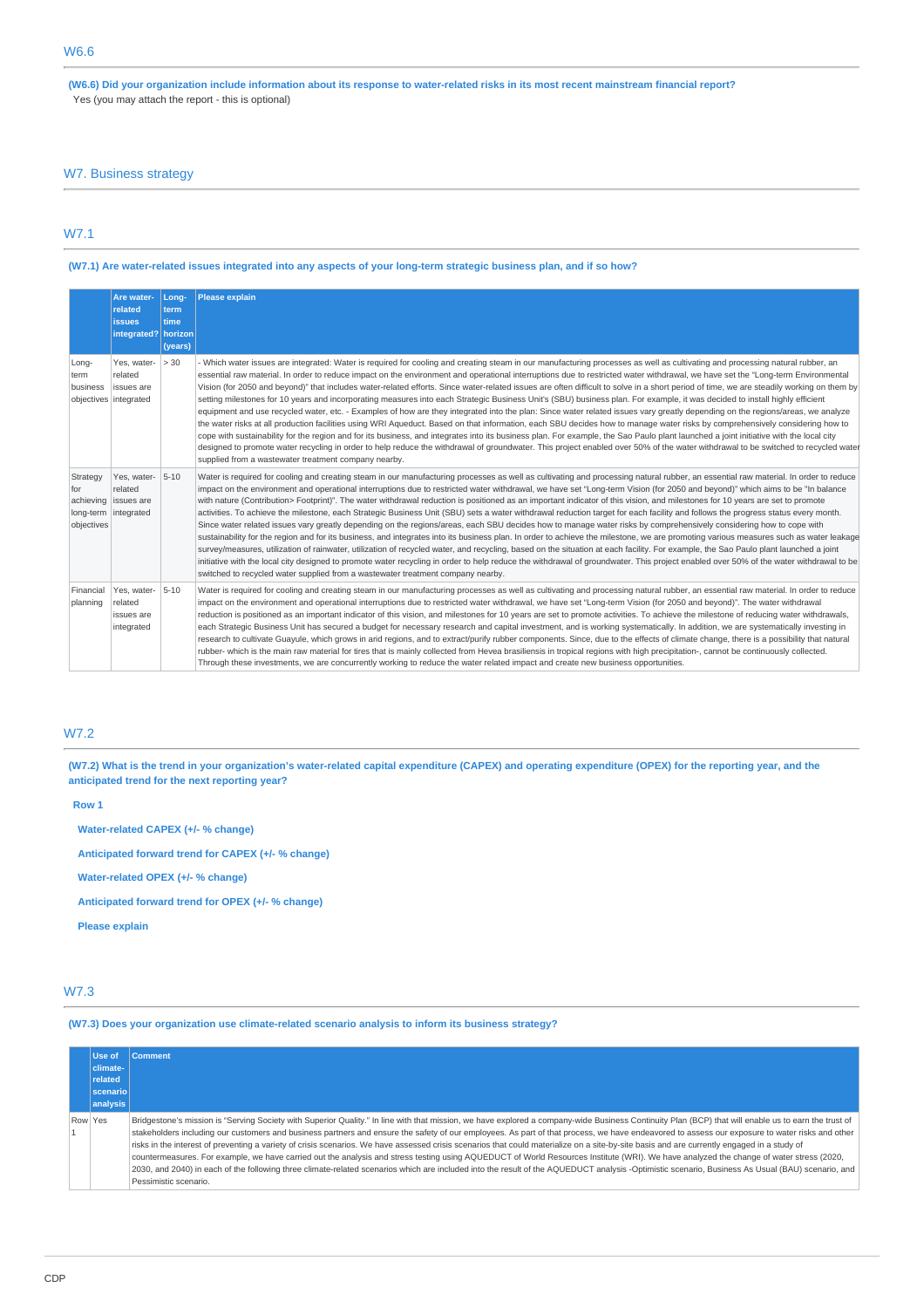# W7.3a

**(W7.3a) Has your organization identified any water-related outcomes from your climate-related scenario analysis?** No

### W7.4

**(W7.4) Does your company use an internal price on water?**

#### **Row 1**

### **Does your company use an internal price on water?**

No, and we do not anticipate doing so within the next two years

### **Please explain**

We are in the stage of collecting and examining information and examples on the effect and impact of internal price on water, and there is no plan to introduce it at this point within next two years.

# W8. Targets

### W8.1

**(W8.1) Describe your approach to setting and monitoring water-related targets and/or goals.**

|                                                                                                                                                                      |                                                                                                     | Levels for Monitoring Approach to setting and monitoring targets and/or goals                                                                                                                                                                                                                                                                                                                                                                                                                                                                                                                                                                                                                                                                                                                                                                                                                                                                                                                                                                             |
|----------------------------------------------------------------------------------------------------------------------------------------------------------------------|-----------------------------------------------------------------------------------------------------|-----------------------------------------------------------------------------------------------------------------------------------------------------------------------------------------------------------------------------------------------------------------------------------------------------------------------------------------------------------------------------------------------------------------------------------------------------------------------------------------------------------------------------------------------------------------------------------------------------------------------------------------------------------------------------------------------------------------------------------------------------------------------------------------------------------------------------------------------------------------------------------------------------------------------------------------------------------------------------------------------------------------------------------------------------------|
| targets<br>and/or<br>qoals                                                                                                                                           | lat<br>corporate<br>level                                                                           |                                                                                                                                                                                                                                                                                                                                                                                                                                                                                                                                                                                                                                                                                                                                                                                                                                                                                                                                                                                                                                                           |
| Row Company-<br>wide<br>targets<br>and goals<br><b>Business</b><br>level<br>specific<br>targets<br>and/or<br>goals<br>Site/facility<br>specific<br>targets<br>and/or | monitored<br>at the<br>corporate<br>level<br>Goals are<br>monitored<br>at the<br>corporate<br>level | Targets are To realize our "Environmental mission statement", We have issued a "Bridgestone Group's Long-term Environment Vision" for the year 2050 and have set a goal to be in balance with<br>nature for 2050 and beyond. In order to achieve this goal, we set our quantitative company-wide 2020 target for the reduction of water withdrawal, and we continue monitoring. Since<br>water is the geographically uneven distributed resource, in setting up the group target, each business set its own individual target taking into account local situations and<br>characteristics of each business first of all. After that, we set the company-wide target. Every year, we monitor the performance against site specific targets, business level specific<br>targets and company-wide target and make use of them in further reduction activities. We believe that this goal & target, and efforts towards them will definitely contribute to SDGs'<br>Goal 6, "Ensure availability and sustainable management of water and sanitation for all". |
| goals                                                                                                                                                                |                                                                                                     |                                                                                                                                                                                                                                                                                                                                                                                                                                                                                                                                                                                                                                                                                                                                                                                                                                                                                                                                                                                                                                                           |

### W8.1a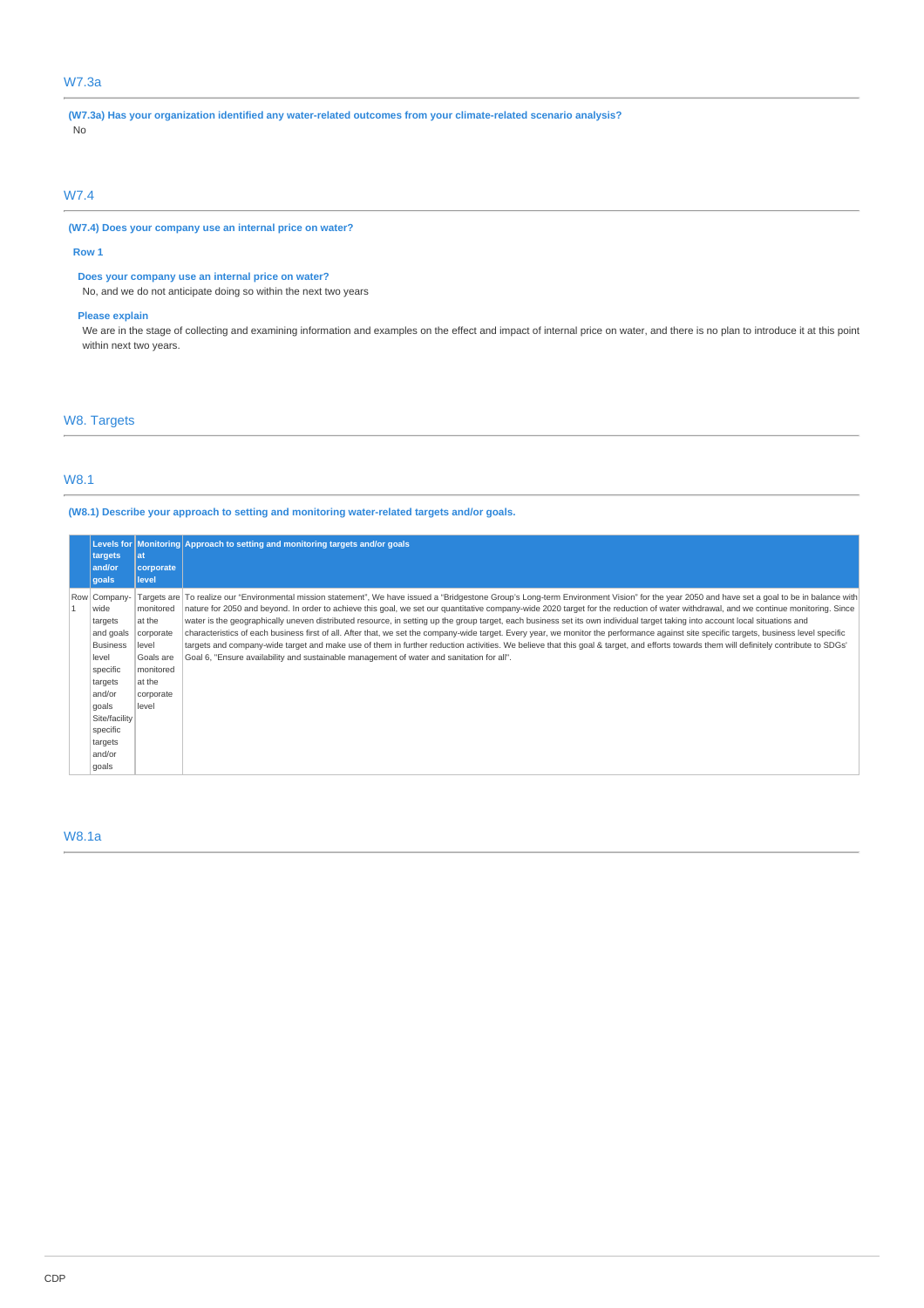#### **(W8.1a) Provide details of your water targets that are monitored at the corporate level, and the progress made.**

**Target reference number** Target 1

**Category of target** Water withdrawals

**Level**

Company-wide **Primary motivation**

Reduced environmental impact

### **Description of target**

We have a company-wide target on water withdrawal per unit to reduce 35% by 2020 compared to 2005. We manage water withdrawal by unit of production volume and net sales for each business. A weighted average efficiency of the reduction is used as an index. It can contribute to achieving water security in the area where our sites are located and the realization of Goal 6 of SDGs (Goal 6: Ensure availability and sustainable management of water and sanitation for all).

#### **Quantitative metric**

% reduction per unit of production

**Baseline year**

2005

**Start year** 2014

**Target year** 2020

#### **% of target achieved**

100

#### **Please explain**

In 2014, we set a target on water withdrawal per unit to reduce 35% by 2020 compared to 2005. In 2017, we achieved the target ahead of schedule. After that, we continued to reduce water withdrawals and achieved a 40% reduction in 2019.

### W8.1b

**(W8.1b) Provide details of your water goal(s) that are monitored at the corporate level and the progress made.**

#### **Goal**

Watershed remediation and habitat restoration, ecosystem preservation

**Level**

Company-wide

**Motivation** Water stewardship

# **Description of goal**

Natural rubber, one of the main raw materials we use, comes from the blessings of biodiversity, we have identified strong correlations between our business operations and biodiversity. Accordingly, our group has laid out a long-term environmental vision for the year 2050 and has set a target to be in balance with nature for 2050 and beyond. The implication of this target is that the quantitative indicators of our contribution to biodiversity should outweigh the quantitative indicators of our impact on biodiversity. This goal is very important for us as it leads to the preservation of biodiversity and also leads to the stable procurement of natural rubber. Activities in water resource conservation and ecosystem protection by our entire group will be important to the achievement of this goal. To implement the goal, for example, our group is reusing/recycling water at many of its manufacturing sites, including operations in areas where there are serious concerns regarding water shortage. It is also using water

resources more efficiently by enhancing the production process and using rainwater. And, Bridgestone Americas, Inc. (BSAM) acquired wildlife habitat conservation and environmental education certification from the Wildlife Habitat Council for its 11 Wildlife Habitat Sites in the United States and Mexico. BSAM conserves the natural flora and fauna at each of these sites and provides environmental education opportunities in line with local conditions.

**Baseline year** 2005

**Start year** 2012

**End year** 2050

#### **Progress**

Bridgestone has implemented actions worldwide to protect water resources and ecosystems. For example, we have been conducting waterside nature observation events where local communities near the site can participate from 2005. Through this activity (8 times in 2019), many people aim to reaffirm the rich nature of Lake Biwa and increase the interest in the environment. Also, in 2010, we launched a project to preserve water-resource forests in Japan. Currently, we have conducted forest preservation activities in 9 districts (Total 137 ha) and held forest preservation events (14 times in 2019). These activities are conducted at sites around the world, and their progress is assessed based on the measurable indicators. For example, % of on-site area managed as habitat compared to on-site area, Number of events, participants focused on environmental conservation, education, etc. Through efforts of this kind, we are working to expand our quantitative contributions to the achievement of our longterm vision "In balance with nature" for 2050 and beyond. Since there is no established international index to quantitatively evaluate the "In balance with nature" at present, we use water withdrawal reduction target as indicators that are used to assess progress at this time. The threshold of success is a 35% reduction by 2020. We achieved a 40% reduction in 2019, ahead schedule. We believe that we are steadily approaching "In balance with nature".